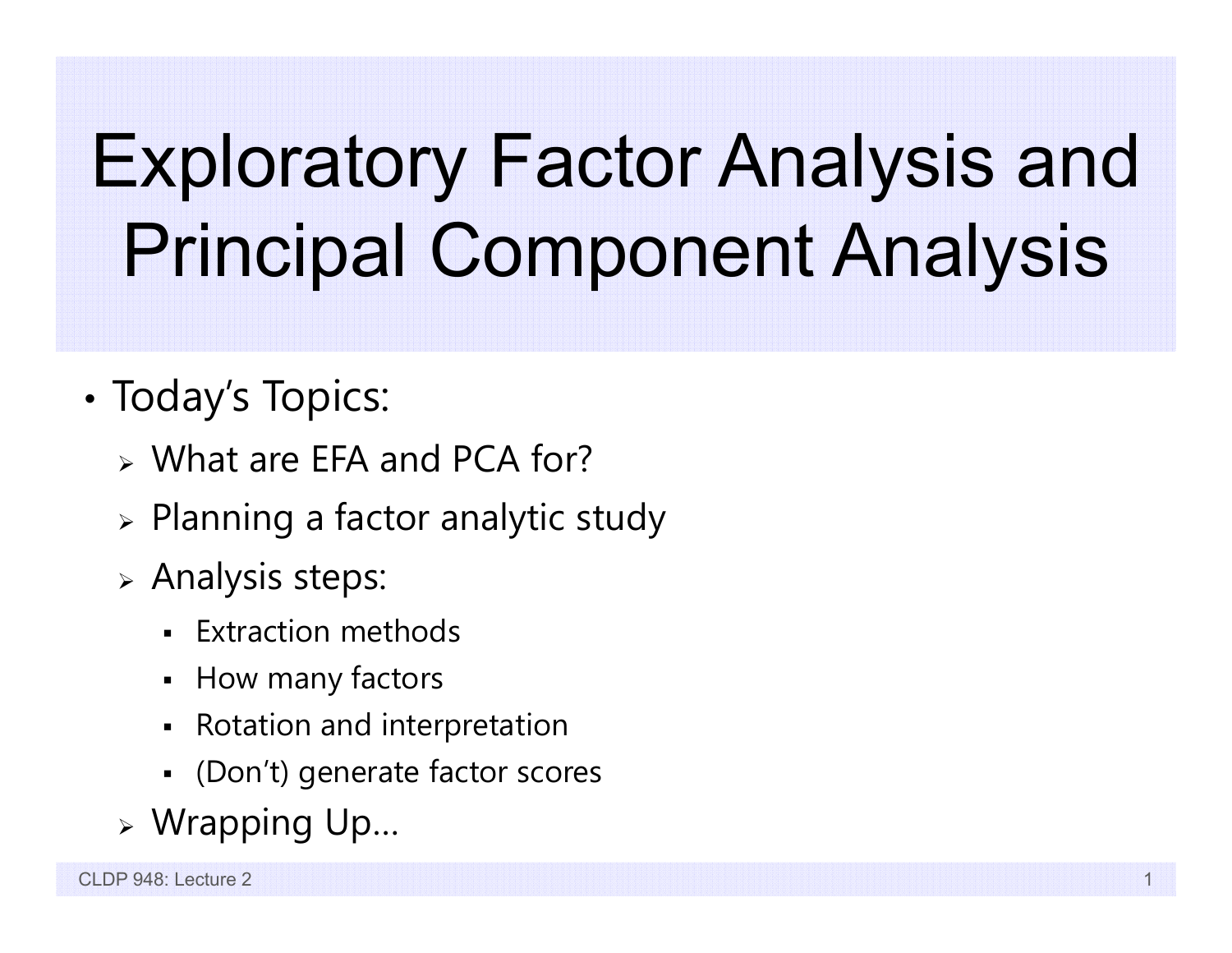#### Where we are headed…

- This course is dedicated to latent trait measurement models…
	- Confirmatory factor models (≈ linear factor models), item response models ( $\approx$  nonlinear factor models), and others, too!
- Now we'll visit EFA and PCA to illustrate how these devices are similar to and different than confirmatory factor models
	- $\triangleright$  I'm hitting the major points only—it's not worth learning more, because these techniques are antiquated and generally pretty terrible
	- $\triangleright$  The results from exploratory factor analyses can be misleading:
		- $\mathbf{r}$ If data do not meet assumptions of model or method selected (non-normal)
		- n If constraints made by analysis are implausible (the definition of EFA)
		- n Results are certain to be idiosyncratic to the sample analyzed
- • My thesis: it is not your data's job to tell you what it measures!
	- You should at least have a **clue**, even if you don't have the right answer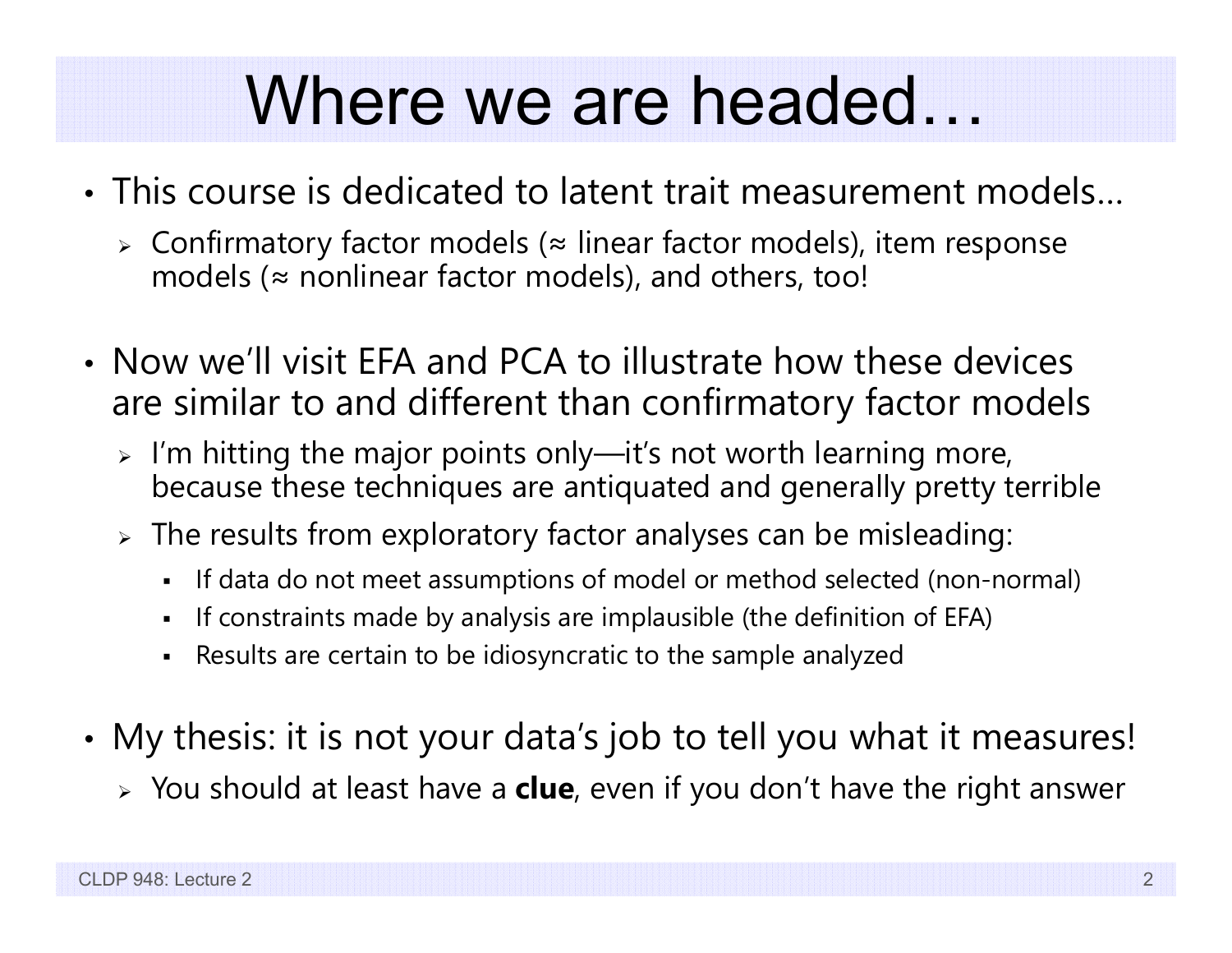#### EFA vs. PCA

- • 2 very different schools of thought on exploratory factor analysis (EFA) vs. principal components analysis (PCA):
	- EFA and PCA are TWO ENTIRELY DIFFERENT THINGS… How dare you even put them into the same sentence!
	- $\triangleright$  PCA is a special kind (or extraction type) of EFA... although they are often used for different purposes, the results turn out the same a lot anyway, so what's the big deal?
- •• My world view:
	- $>$  I'll describe them via school of thought #2. I want you to know what their limitations are. I want you to know that they are not testable models.
	- $\triangleright$  It is not your data's job to tell you what constructs you are measuring!! If you don't have any idea at all, game over.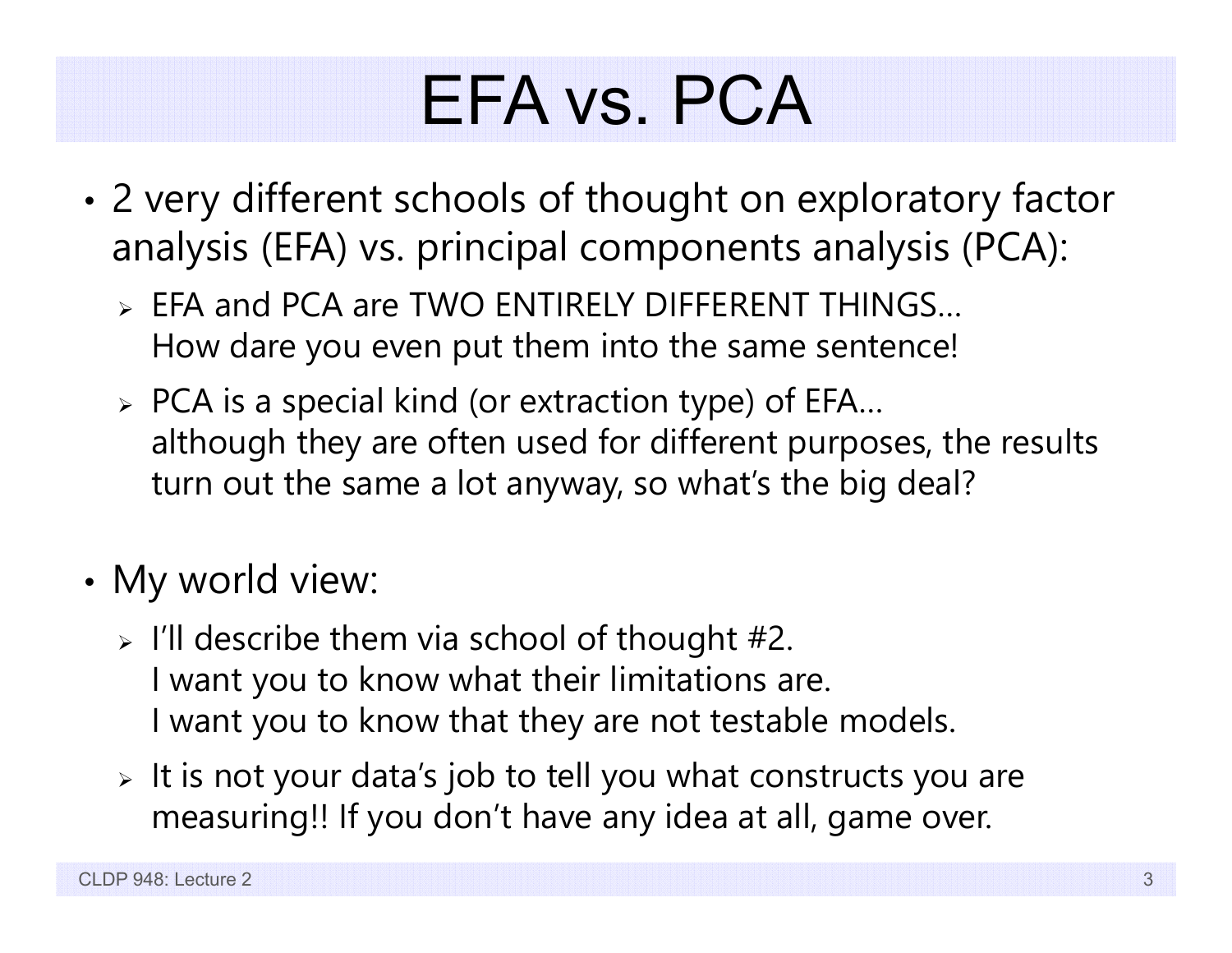### Primary Purposes of EFA and PCA

- EFA: "Determine the nature of and the number of latent variables that account for observed variation and covariation among set of observed indicators ( $\approx$  items or variables)"
	- $\triangleright$  In other words, what causes these observed responses?
	- $\triangleright$  Factors predict the patterns of correlation among indicators
	- $\triangleright$  If there is no correlation among indicators, game over
	- $\triangleright$  Solution is an end (i.e., is of interest) in and of itself
- • PCA: "Reduce multiple observed variables into fewer components that summarize their variance"
	- $\triangleright$  In other words, how can I abbreviate this set of variables?
	- $\triangleright$  Indicators don't have to be correlated
	- $\triangleright$  Solution is usually a means to an end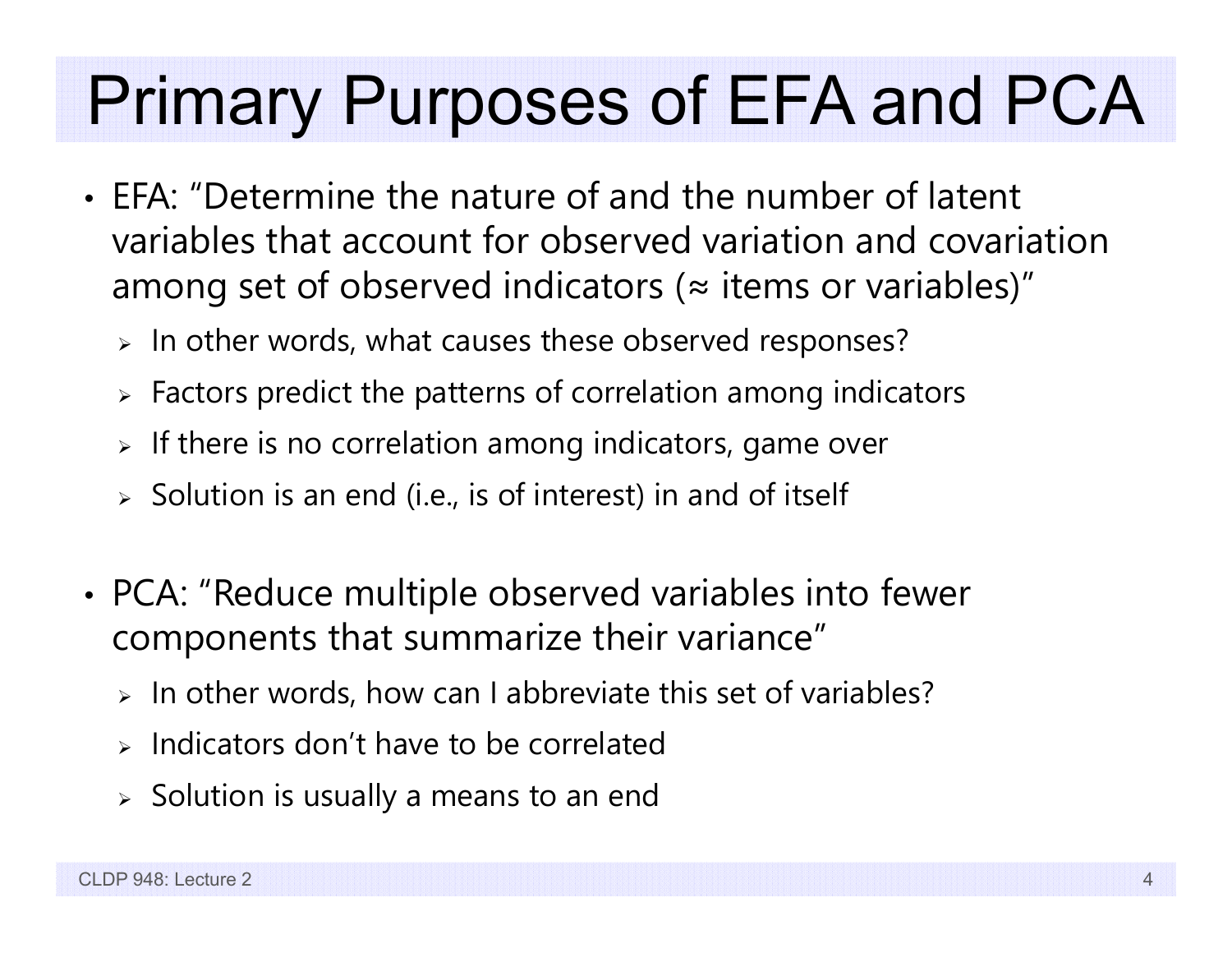#### Planning a Factor Analytic Study (from Tabachnick and Fidell)

- •Hypothesize the number of factors you are trying to measure (5-6 factors is recommended for a stable solution)
- • Get 5-6 good indicators (items or variables) *per factor*
	- At least some should be 'marker indicators', such that you know a priori which factor each indicator should be related to
	- Avoid multidimensional indicators (measures 2+ factors)
	- Watch out for 'outlier indicators'—if an indicator is not related to the others, it will not be part of a useful factor solution
	- Older programs (e.g., SAS and SPSS) assume multivariate normality of the indicators, although Mplus allows EFA for other response s
- • Get a 'big enough' sample with sufficient variability
	- > But the much-cited "At least 5 people per indicator" has been shown to be inadequate: it depends far more on the commonality of the items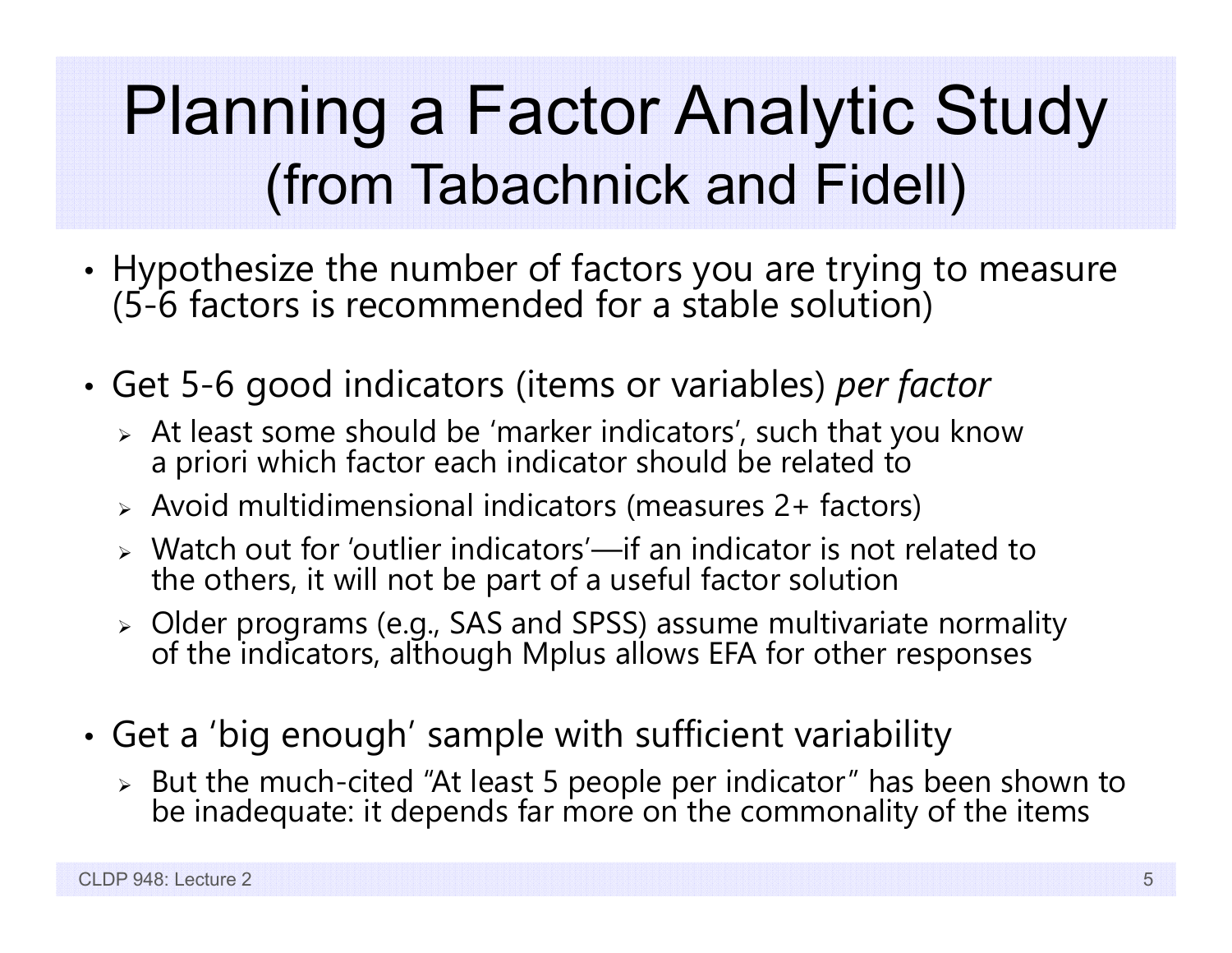#### Steps in EFA (and PCA)

- **1.Choose an estimator/extraction method**
- 2.Determine number of factors
- 3.Select a rotation
- 4.Interpret solution (may need to repeat steps 2 and 3)
- 5.(Don't) generate factor scores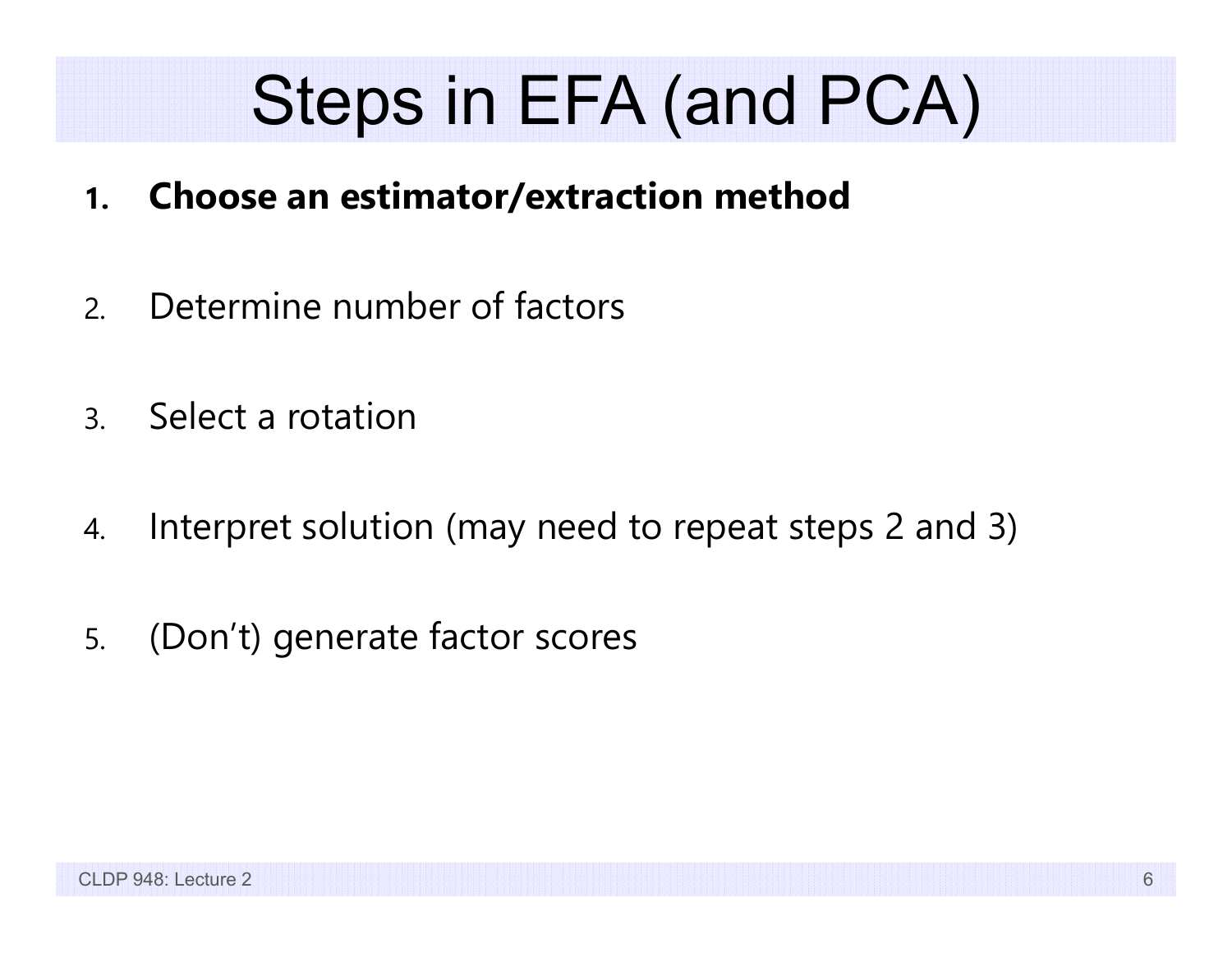#### Extraction Methods (School of Thought #1, please don't hurt me)

- • The Question: How many factors do I need to reproduce the observed correlation matrix among the indicators?
	- **But 'which' correlation matrix are we starting from???**
- • Primary difference between PCA and EFA:
	- **PCA**: Analyze **ALL** the variance in the indicators
		- On the diagonal of the analyzed correlation matrix are 1's
	- **EFA**: Analyze **COMMON** variance (covariance) in the indicators
		- On the diagonal of the correlation matrix are essentially the  $R^2$  for each indicator being predicted by all the other indicators
		- These R 2 values are called **commonalities** (H 2)
		- Means that the leftover non-common variance (which we'll eventually call error variance) gets dropped prior to analysis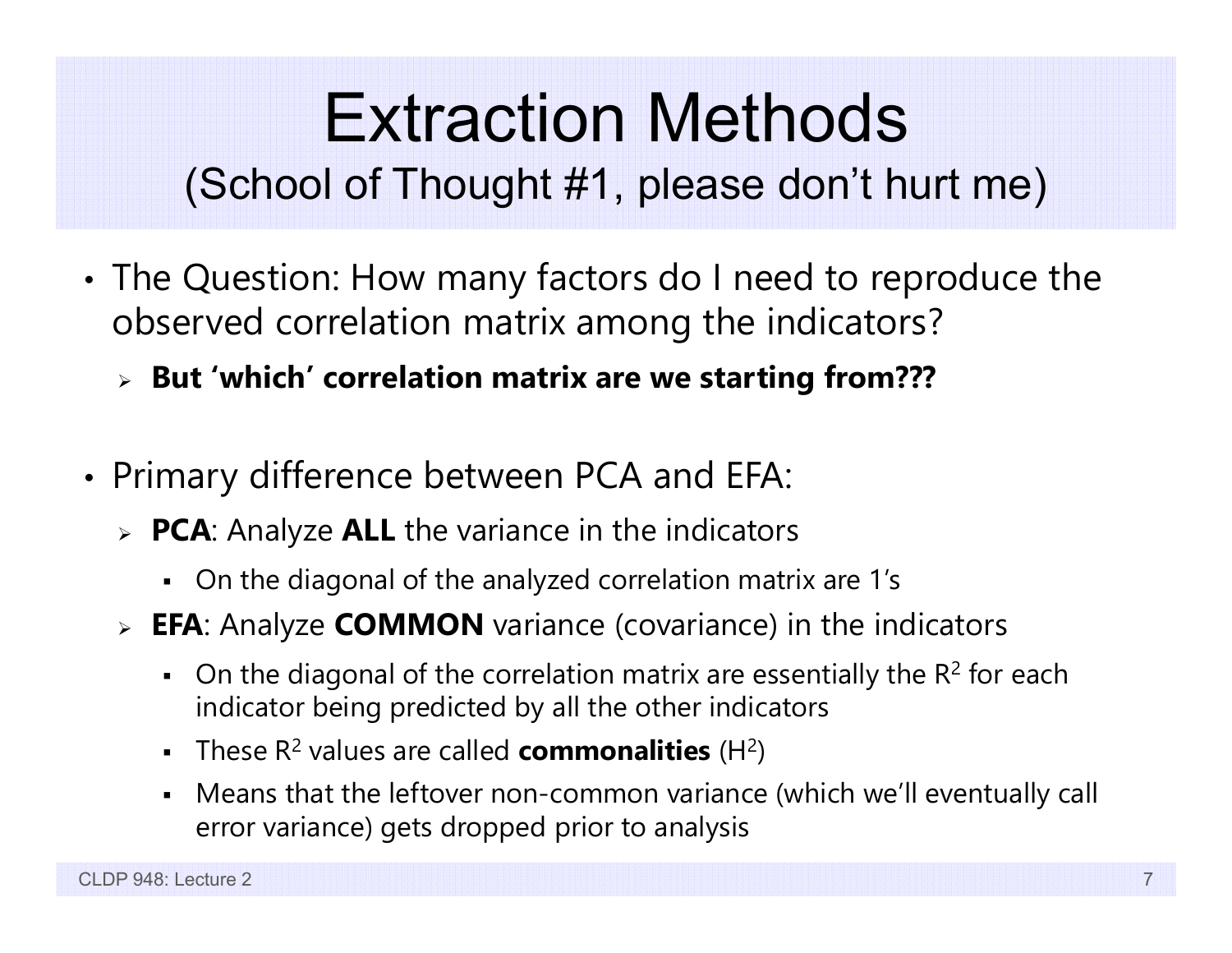#### Extraction Methods: PCA (school of thought #1, please don't hurt me)

- PCA: Extracts # COMPONENTS = # indicators
	- $\triangleright$  Will perfectly reproduce original correlation matrix
	- $\triangleright$  Unique mathematical solution
	- Components are uncorrelated (orthogonal)
	- $\triangleright$  Extracted in order of most variance accounted for in indicators
	- $\triangleright$  Provides component loadings (the L's) that relate each observed indicator (the I's) to each extracted component (the C's)
- • Example with 5 indicators:
	- $\triangleright$   $C_1 = L_{11}I_1 + L_{12}I_2 + L_{13}I_3 + L_{14}I_4 + L_{15}I_5$
	- $\triangleright$   $C_2 = L_{21}I_1 + L_{22}I_2 + L_{23}I_3 + L_{24}I_4 + L_{25}I_5$
	- $\triangleright$   $C_3 = L_{31}I_1 + L_{32}I_2 + L_{33}I_3 + L_{34}I_4 + L_{35}I_5$
	- $\triangleright$   $C_4 = L_{41}I_1 + L_{42}I_2 + L_{43}I_3 + L_{44}I_4 + L_{45}I_5$
	- $\triangleright$   $C_5 = L_{51}I_1 + L_{52}I_2 + L_{53}I_3 + L_{54}I_4 + L_{55}I_5$

Keep all components? = Full Component Solution

- Keep fewer components?
- = Truncated Component Solution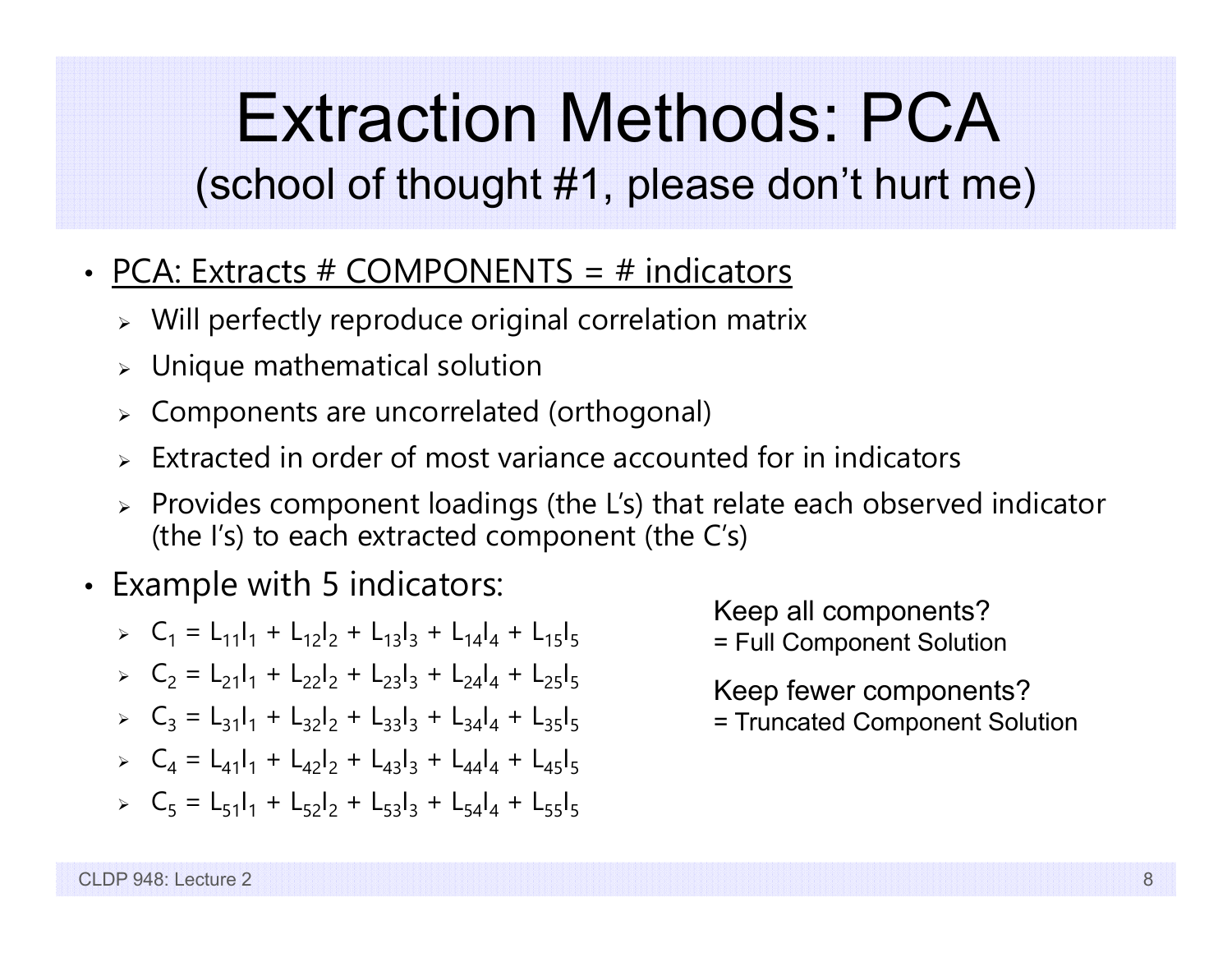#### PCA, continued

- Consider this correlation matrix
- •• There appears to be 2 kinds of information in these 4 indicators

**I1 & I 2 I3 & I 4**

| $\mathbf{I}_{\mathbf{1}}$                                                        | $\mathbf{I}_2$ $\mathbf{I}_3$ |            | $\mathbf{I}_4$ |
|----------------------------------------------------------------------------------|-------------------------------|------------|----------------|
| $\begin{vmatrix} 1_1 & 1.0 \end{vmatrix}$                                        |                               |            |                |
|                                                                                  |                               |            |                |
|                                                                                  |                               | <b>1.0</b> |                |
| $\begin{vmatrix} 1_2 & .7 & 1.0 \\ 1_3 & .3 & .3 \\ 1_4 & .3 & .3 \end{vmatrix}$ | $\mathbf{.3}$                 | .5         | 1.0            |

- Looks like the PCs should be formed as
	- $\triangleright$   $C_1 = L_{11}I_1 + L_{12}I_2 \rightarrow$  capturing the information in  $I_1 \otimes I_2$
	- $\triangleright$   $\mathsf{C_2}$  =  $\mathsf{L_{23}I_3}$  +  $\mathsf{L_{24}I_4}$   $\rightarrow$  capturing the information in  $\mathsf{I_3}$  &  $\mathsf{I_4}$
- • But PCA doesn't "group indicators"—it "reproduces variance"
	- $\triangleright$  Note the cross-correlations among these "groups"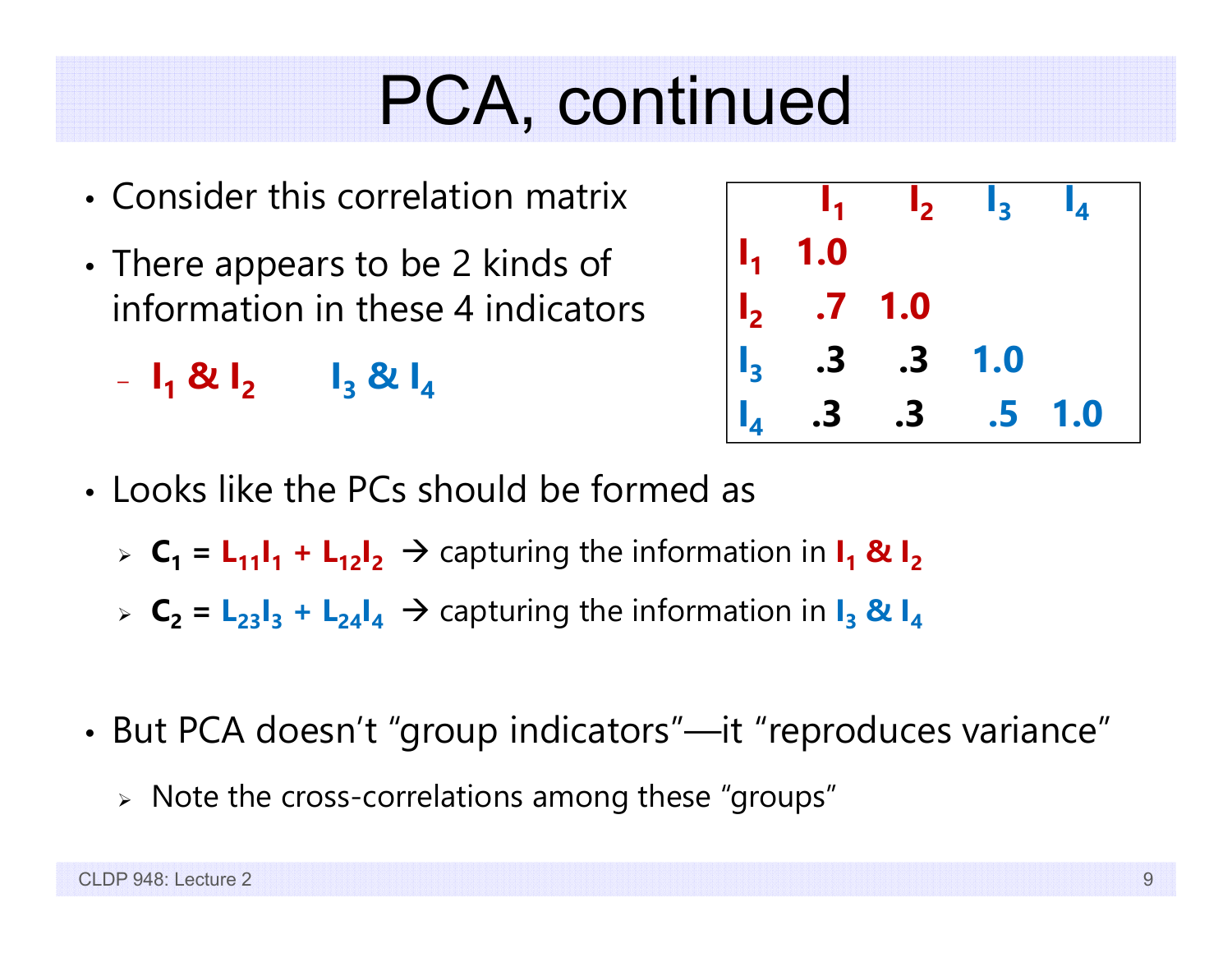# PCA, continued

• So, because of the cross correlations, in order to maximize the variance reproduced,  ${\sf C}_1$  will be formed more like ...

 $C_1 = .5I_1 + .5I_2 + .4I_3 + .4I_4$ 

- $\triangleright$  Notice that all the variables contribute to defining C $_1$
- $\triangleright$  Notice the slightly higher loadings for I $_1$  & I $_2$
- •• Because C<sub>1</sub> didn't focus on the I<sub>1</sub> & I<sub>2</sub> indicator group or I<sub>3</sub> & I<sub>4</sub> indicator group, there will still be variance to account for in<br>both, and C<sub>2</sub> will be formed, probably something like...  $_{\textrm{\tiny{2}}}$  will be formed, probably something like...

 $C_2 = .3I_1 + .3I_2 - .4I_3 - .4I_4$ 

- $\triangleright$  Notice that all the variables contribute to defining C $_2$
- $\triangleright$  Notice the slightly higher loadings for I $_3$  & I $_4$
- •• PCA maximizes variance accounted for; it does not find groups of indicators that measure the same thing
	- $\triangleright$  So how would you interpret these components if used subsequently???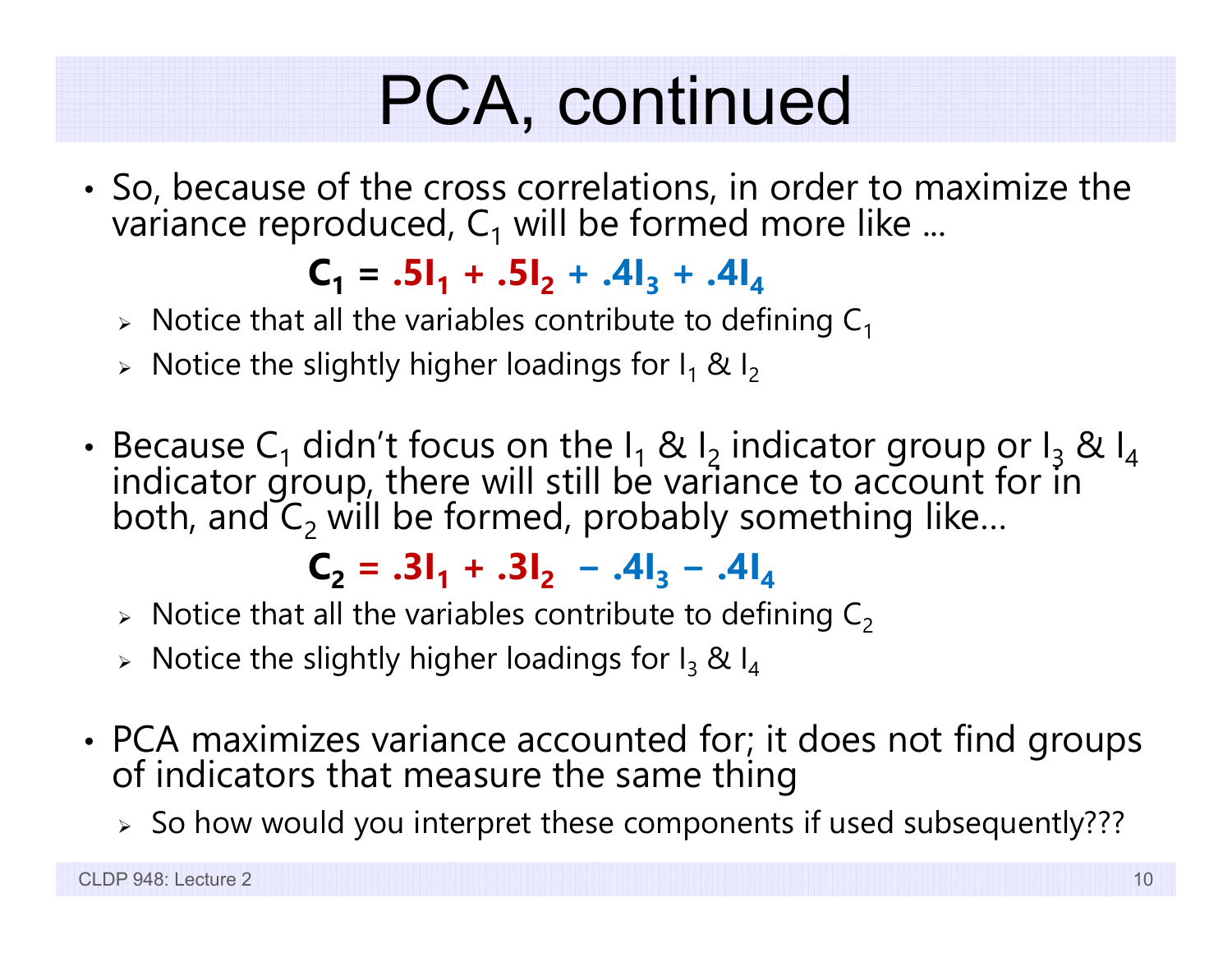# PCA: Component Matrix



- Row  $=$  indicators, column  $=$  component, Value = correlation for indicator with component
- • If you square and sum the values in a column, you get the **Eigenvalue** for a component

Eigenvalue for C<sub>1</sub>  $\rightarrow$  .8<sup>2</sup> + .7<sup>2</sup> + .2<sup>2</sup> + .2<sup>2</sup> = 1.21

- Eigenvalue /  $#$  indicators = variance accounted for across indicators by that component % C<sub>1</sub> → 1.21 / 4 = .3025 or 30.25%
- $\bullet$  If you square and sum across the values in a row, you get the extracted communality for that indicator (started at 1 in PCA): R<sup>2</sup> for I<sub>1</sub> → .8<sup>2</sup> + -.2<sup>2</sup> = .68 or 68% of its variance

•

- Note this won't work unless the solution stays orthogonal…
- • Same exact logic and procedure applies to EFA, but they are called "Factor Matrices" instead ("factors" instead of "components")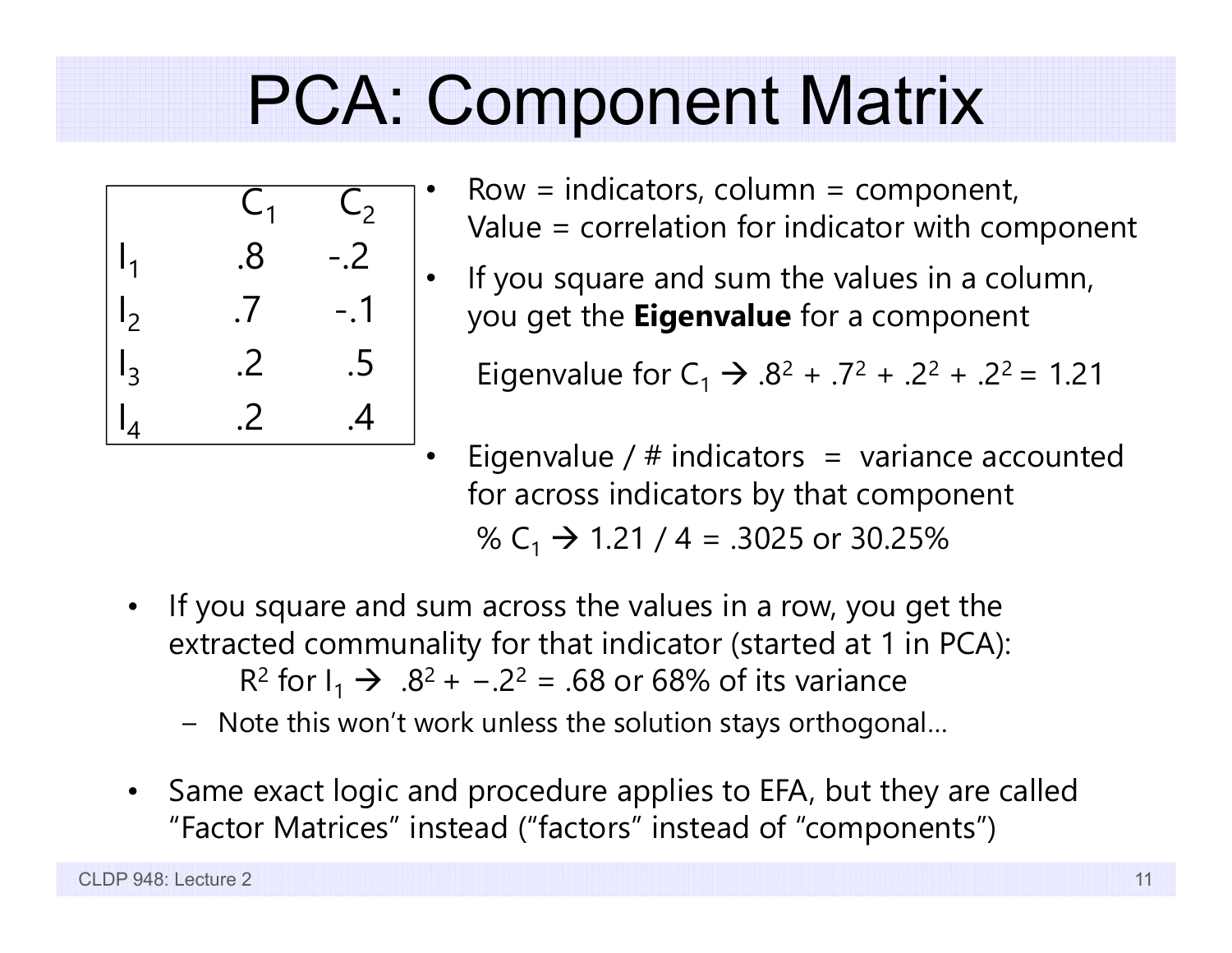### EFA Extraction Methods: PF vs. ML

- PCA-based methods of "extraction" for EFA:
	- $\triangleright\;$  No model fit, but no multivariate normality required
	- $\triangleright$  Iterative procedure focused on finding communalities
		- $\blacksquare$ **Starts as R<sup>2</sup> from prediction by other indicators ("Initial")**
		- **Ends up with R<sup>2</sup> from prediction by all the factors ("Extraction")**
		- Watch out for "Heywood cases"  $\rightarrow$  R<sup>2</sup> > 1
	- $\triangleright$  Goal is to maximize variance extracted
- ML = Maximum Likelihood
	- Focuses on coming up with 'best guesses' for loadings and error variances, not directly for communalities
	- Assessment of model fit because uses same log-likelihood as CFA/SEM
		- Most programs require multivariate normality (there are other options in Mplus)
	- Start here if you must do EFA and you plan on to move on!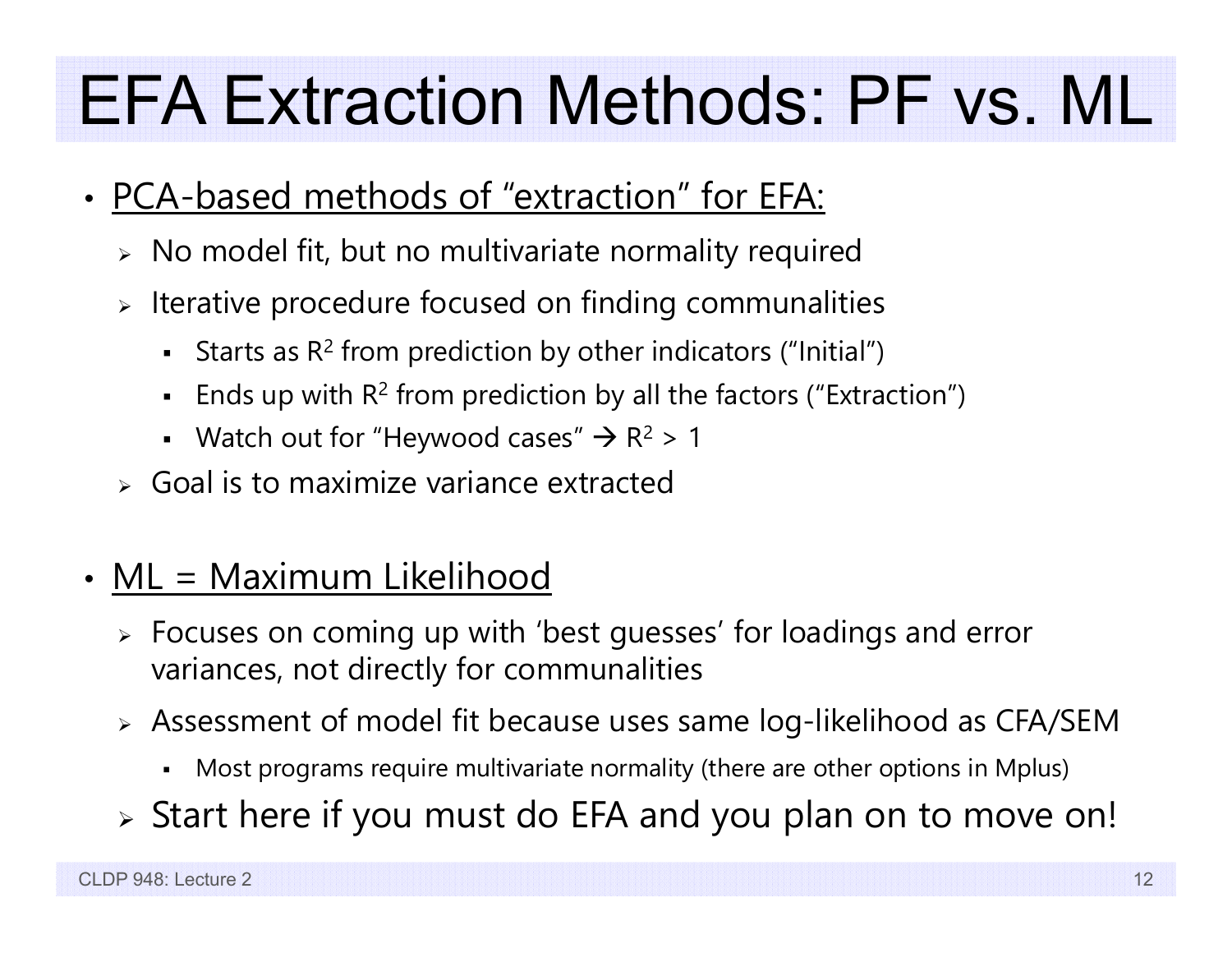### Big Conceptual Difference between PCA and EFA

- In **PCA**, the component is just the sum of the parts, and there is no inherent reason why the parts should be correlated (they just are)
	- $\triangleright$  But they should be (otherwise, there's no point in trying to build components to summarize the variables  $\bm{\rightarrow}$  "component" = "variable")
	- The type of construct measured by a component is often called an "**emergent**" construct – i.e., it emerges from the indicators ("**formative**").
	- Examples: "Lack of Free time", "SES", "Support/Resources"
- In **EFA**, the indicator responses are caused by the factors, and thus should be uncorrelated once controlling for the factor(s)
	- Type of construct that is measured by a factor is often called a '**reflective**' construct – i.e., the indicators are a reflection of your status on the latent variable
	- $\triangleright$  Examples: Pretty much everything else...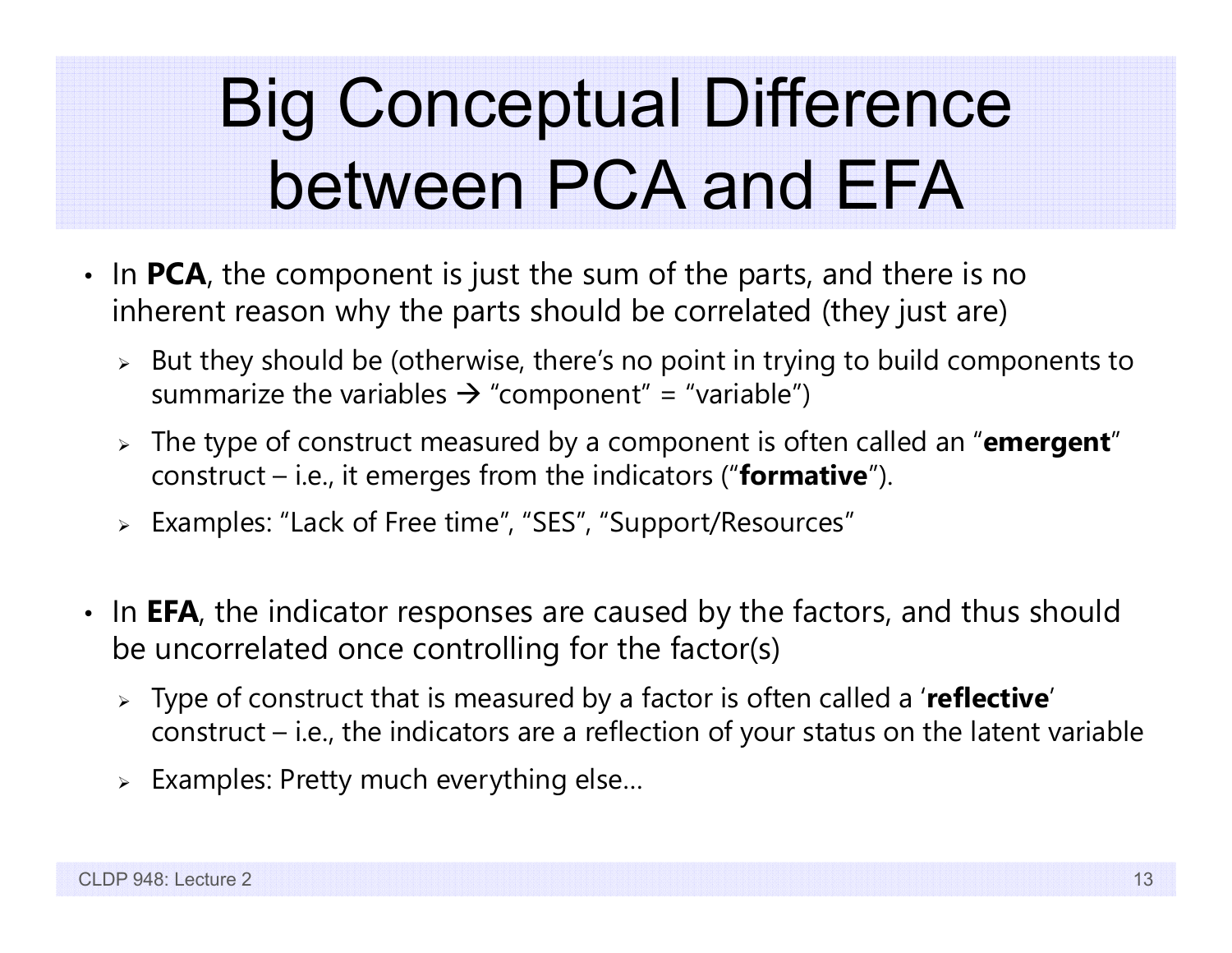#### PCA vs. EFA/CFA



This is not a testable measurement model, because how do we know if the variables have been combined "correctly"?



This IS a testable measurement model, because it predicts the observed covariances between the indicators through the factor loadings (arrows)—**the factor IS the reason for the covariance.**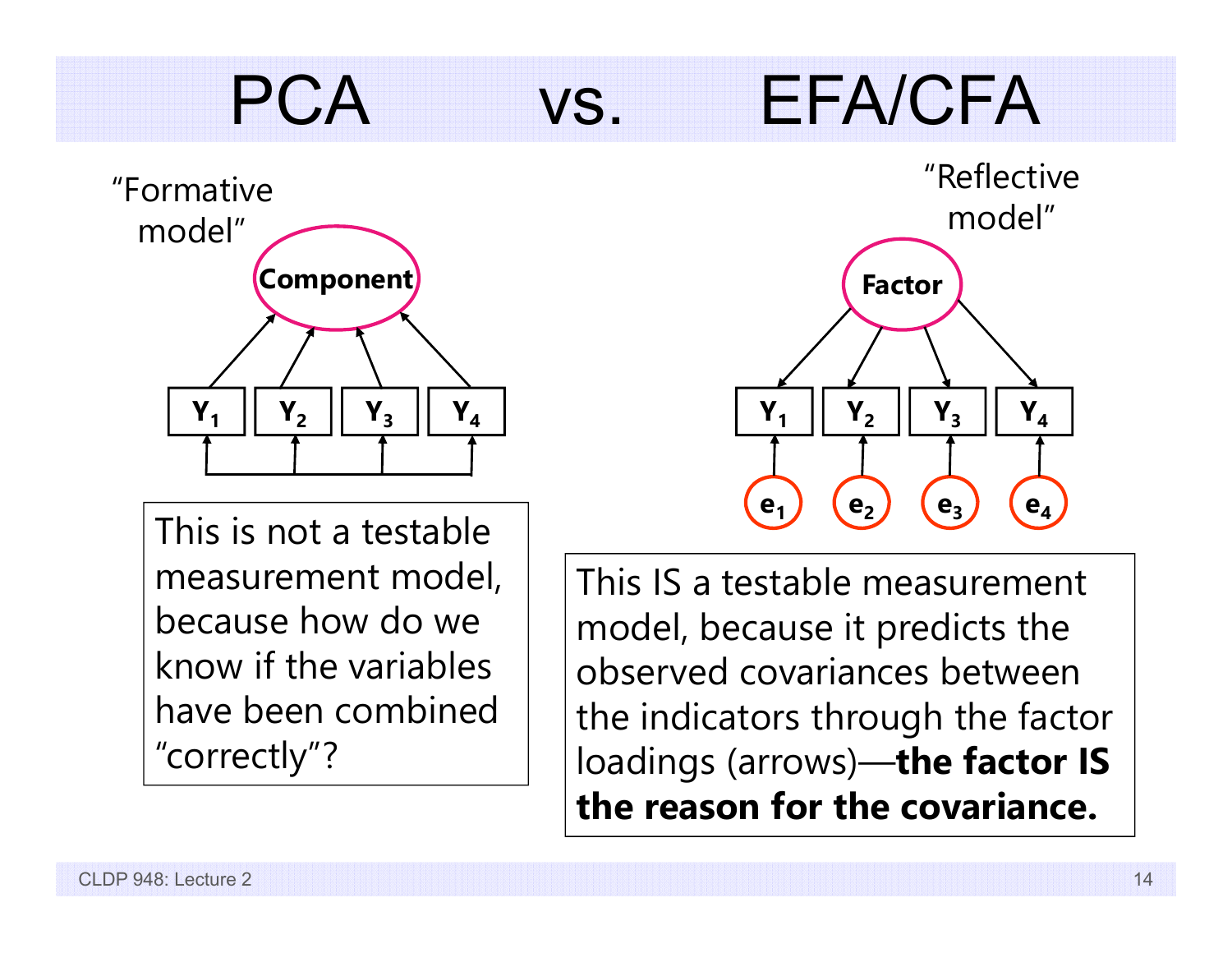## Big Conceptual Difference between PCA and EFA

- •• In PCA, we get components that are **outcomes** built from linear combinations of the indicators:
	- $\triangleright$  **C<sub>1</sub>** = L<sub>11</sub>|<sub>1</sub> + L<sub>12</sub>|<sub>2</sub> + L<sub>13</sub>|<sub>3</sub> + L<sub>14</sub>|<sub>4</sub> + L<sub>15</sub>|<sub>5</sub>
	- $\triangleright$  **C<sub>2</sub>** = L<sub>21</sub>I<sub>1</sub> + L<sub>22</sub>I<sub>2</sub> + L<sub>23</sub>I<sub>3</sub> + L<sub>24</sub>I<sub>4</sub> + L<sub>25</sub>I<sub>5</sub>
	- … and so forth note that C is the **OUTCOME is FORMATIVE**
		- **This is not a testable measurement model by itself.**
- •• In EFA, factors are thought to be the **cause** of the observed indicators (here, 5 indicators, 2 factors): **IS REFLECTIVE**

> 
$$
I_1 = L_{11}F_1 + L_{12}F_2 + e_1
$$

- $\triangleright$   $I_2 = L_{21}F_1 + L_{22}F_2 + e_1$
- $\triangleright$   $I_3 = L_{31}F_1 + L_{32}F_2 + e_1$
- … and so forth… but note that F is the **PREDICTOR testable**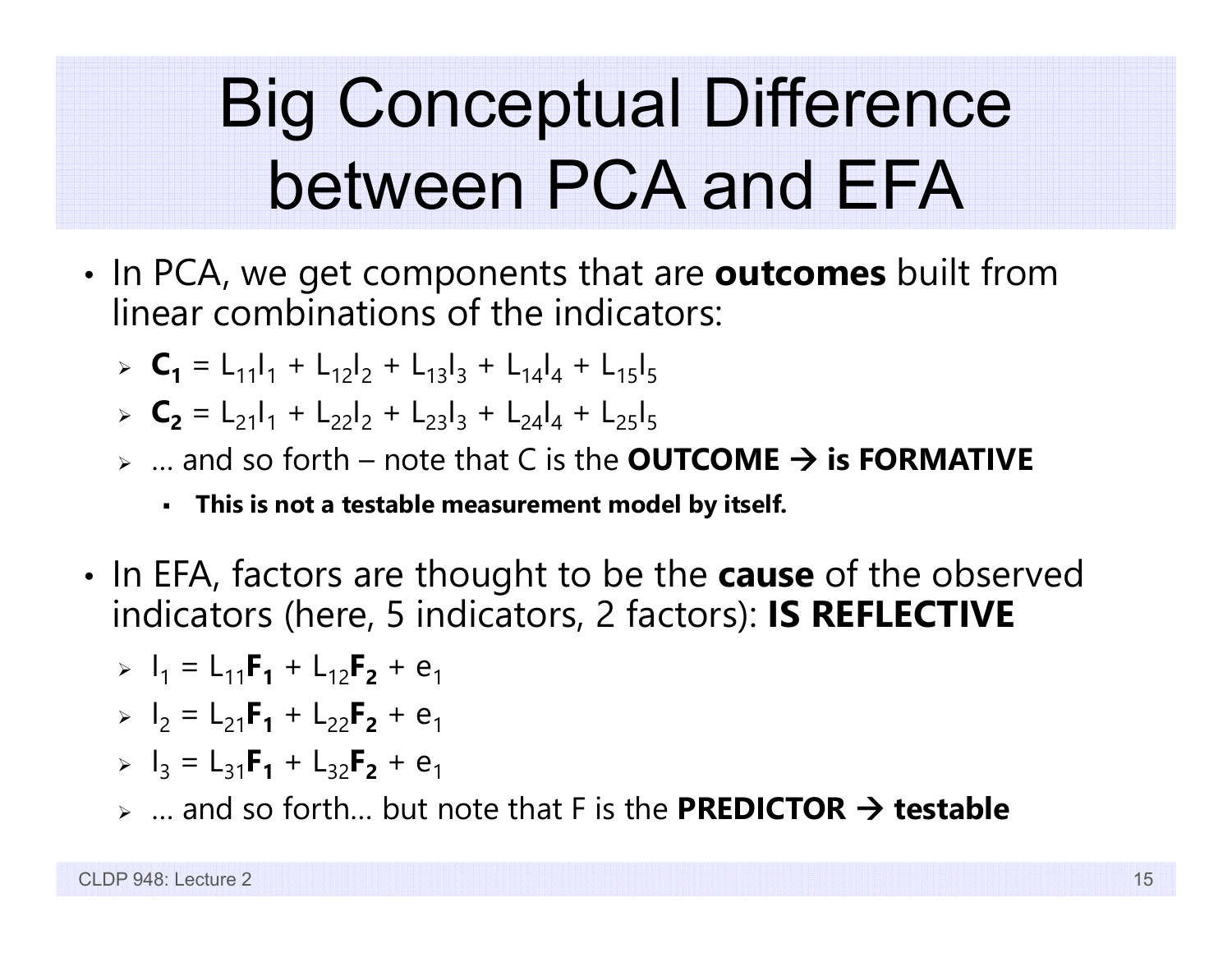#### Why Not to Use the EFA Framework

- • All factors predict all indicators, which is why there is a need to decide on a "good" solution (# factors, rotation)
- • But this isn't possible mathematically without some kind of identification constraints, and the ones used in EFA make no sense whatsoever
	- For example, for two factors: The sum across items of all squared loadings times the item's unique variance must be 0…. Huh?
	- $\triangleright$  These constraints are not testable and are not interpretable
- •• If you need to do "exploratory" factor analyses, do them in a LTMM framework, in which constraints can be imposed that make sense and help your cause
	- Results guide you to an **empirically testable** "good" solution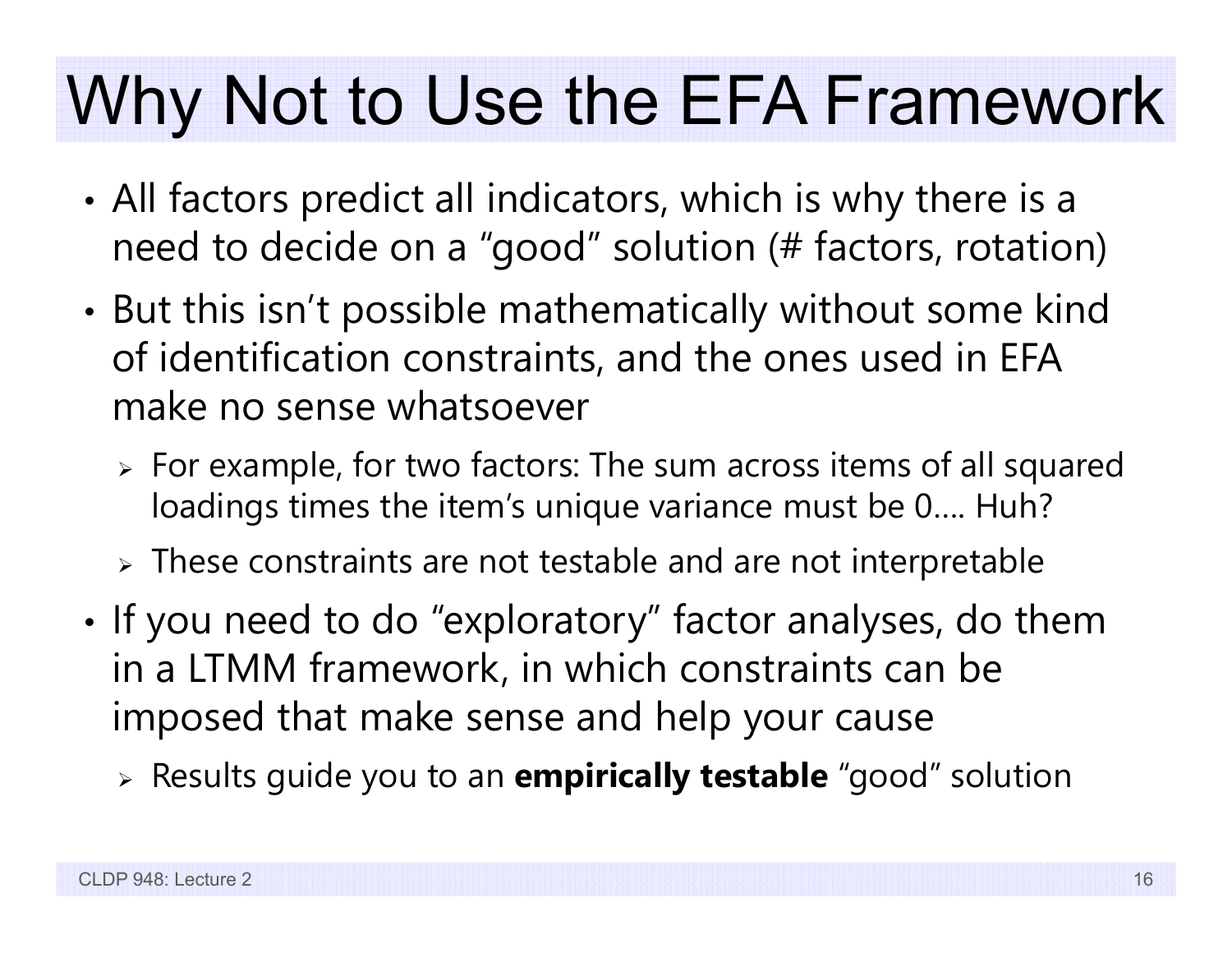### Steps in EFA (and PCA)

- 1.Choose an estimator/extraction method
- **2.Determine number of factors**
- 3.Select a rotation
- 4.Interpret solution (may need to repeat steps 2 and 3)
- 5.(Don't) generate factor scores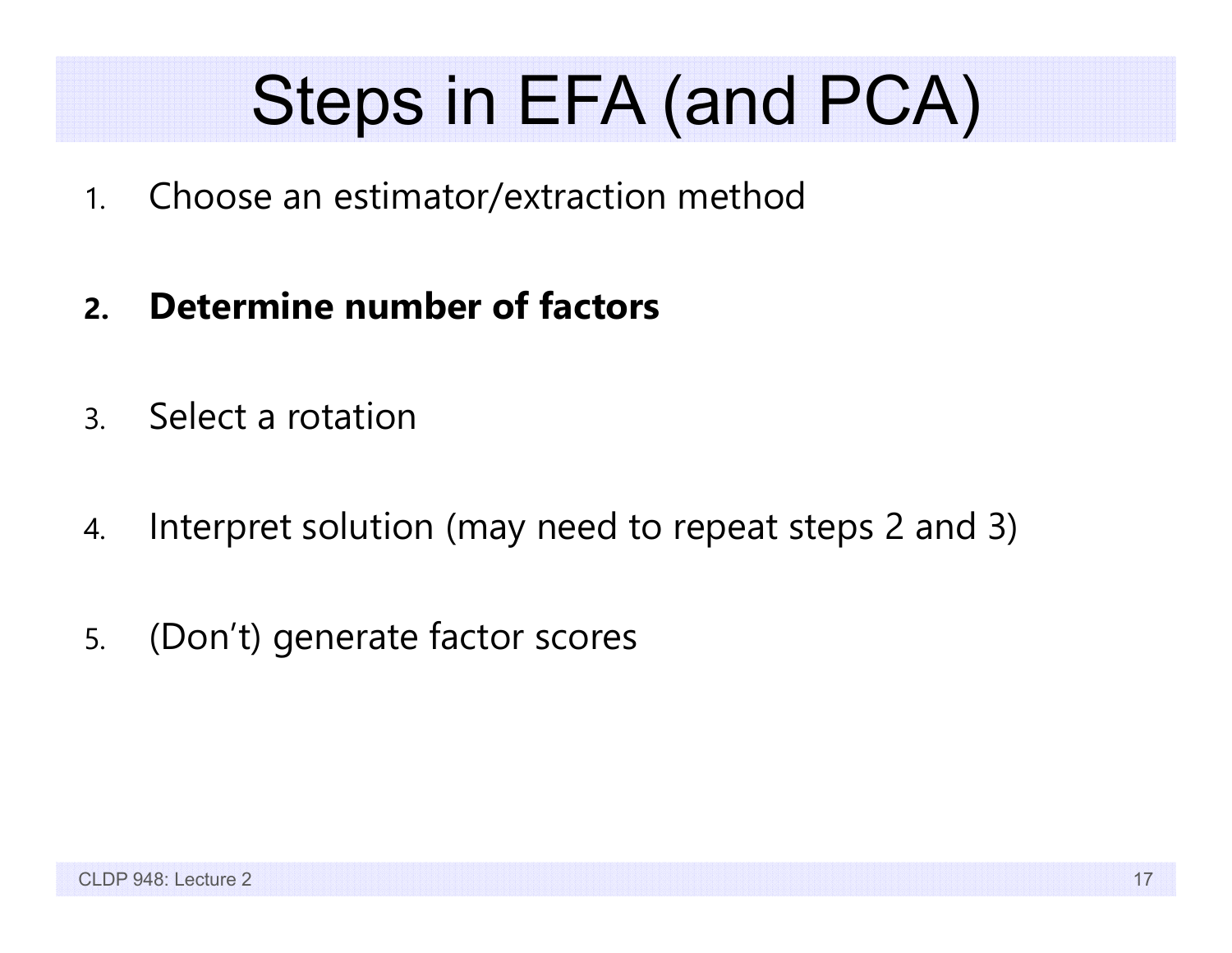#### How many factors/components?

- •• In other words, "How many constructs am I measuring?"
	- $\triangleright$  Now do you see why the computer shouldn't be telling you this?
- • Rules about the number of factors or components needed are based on Eigenvalues:
	- Eigenvalues = how much of 'total' variance in observed indicators is accounted for by each factor or component
		- $\blacksquare$ In PCA, 'total' is really out of total possible variance
		- In EFA, 'total' is just out of total possible common variance
- • 3 proposed methods
	- Kaiser-Guttman Rules (eigenvalues over 1)
	- Scree test (ok, "scree plot", really)
	- $\triangleright$  Parallel analysis (ok, "parallel plot", really)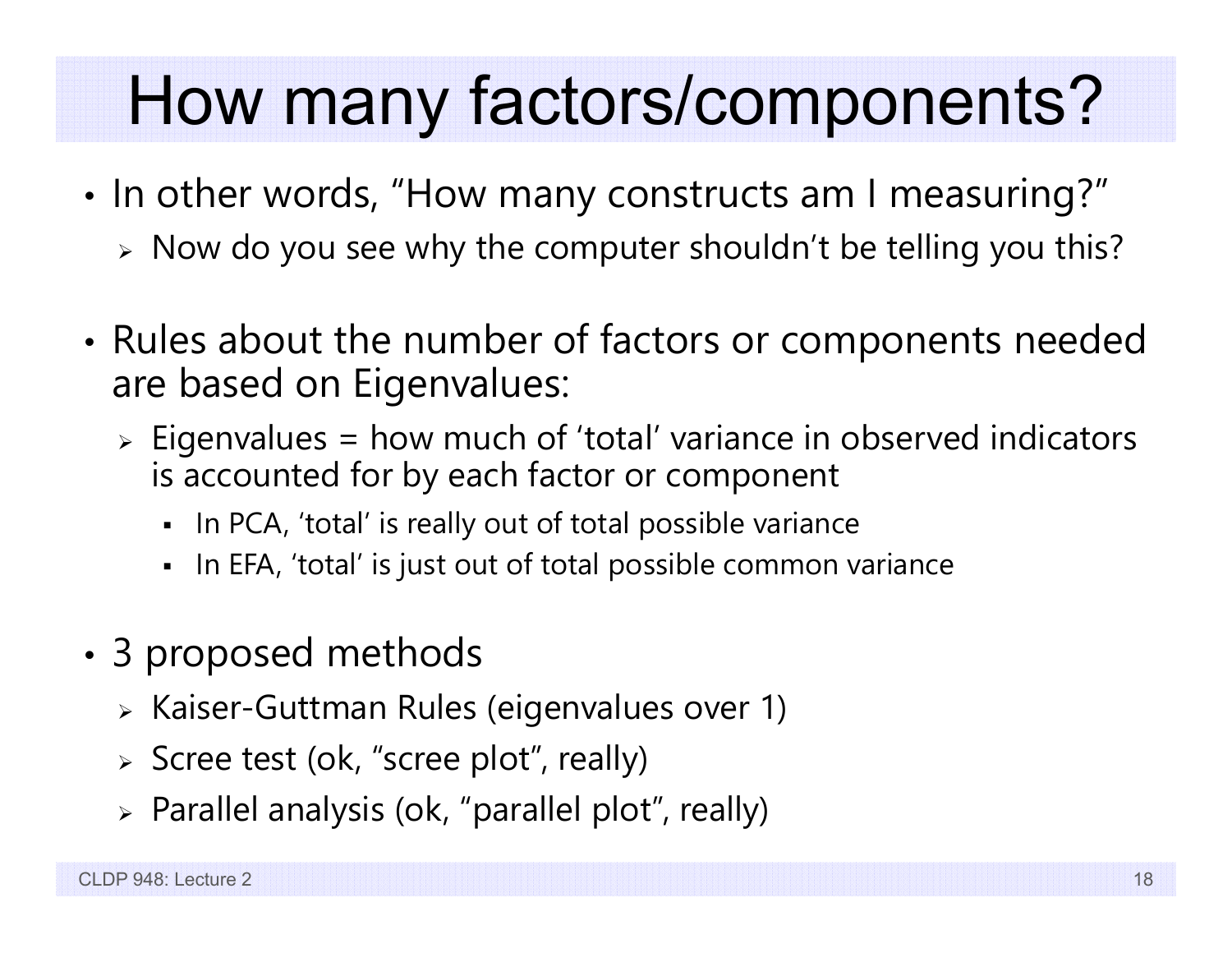# How many factors?

- Kaiser-Guttman Rule:
	- $\triangleright$  Keep any factors with Eigenvalues over 1
		- Supposed to be on non-reduced correlation matrix (i.e., the one with the 1's in the diagonal for all the variance, not just the common variance), but people use it for the reduced EFA corr matrices, too
	- Logic: Eigenvalues are amount of variance accounted for by the factor (where total variance  $=$  total  $#$  indicators)
		- At the bare minimum, the factor should account for as much variance as one of the original indicators did (i.e., its own variance)
		- Again, this logic only makes sense if you're talking about the total, non-reduced matrix… but this appears ambiguous
	- $\triangleright$  But whatever: Research suggests this rule doesn't work well, anyway… (and of course it is the default in many programs)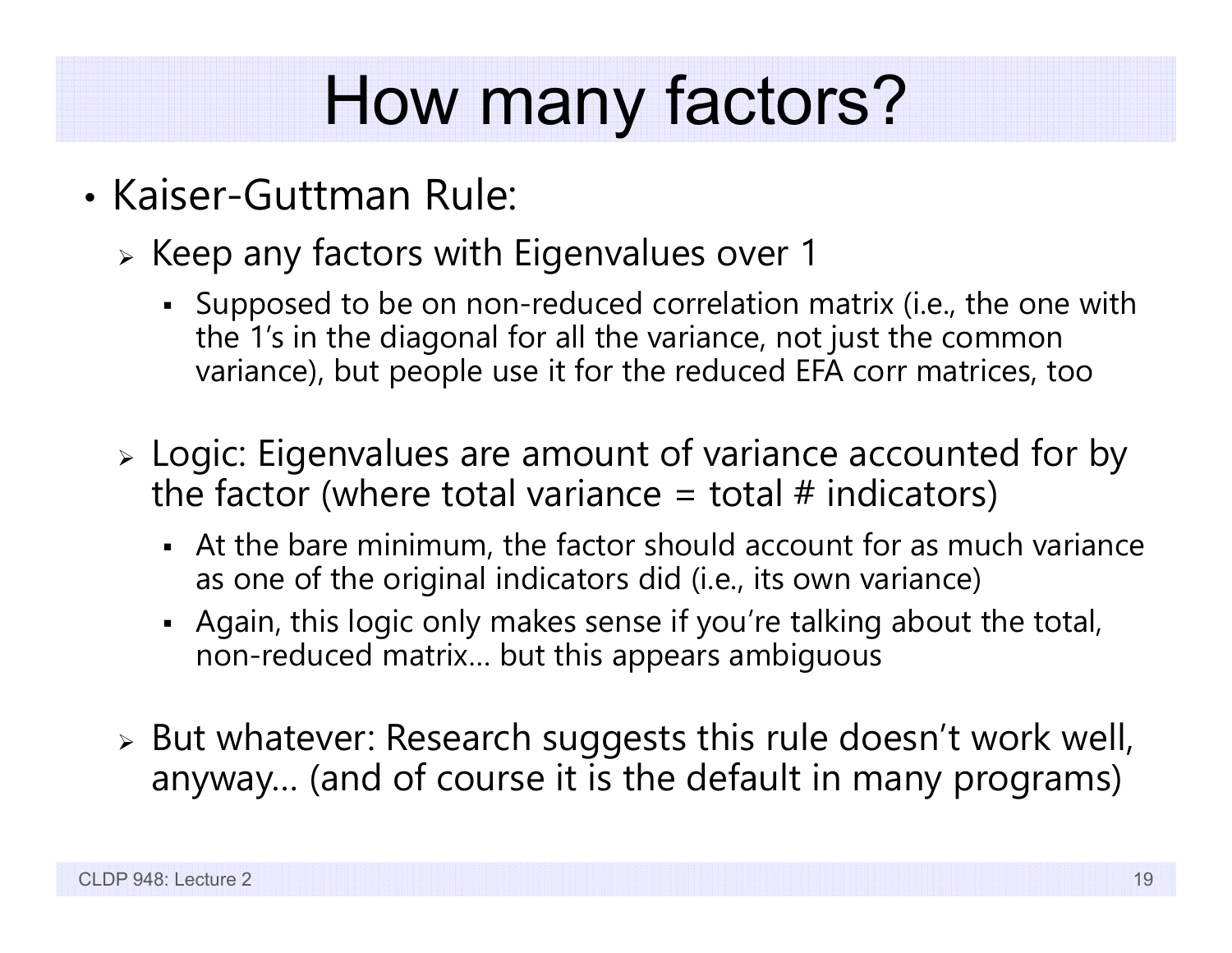#### How many factors?

#### Scree "Test" → Scree plot

- Plot factor number on x-axis, its Eigenvalue on y-axis
- Look for 'break' in the curve where the slope changes, and retain the number of factors before that break
- Available in most programs
- Some research suggests it works 'most of the time'



**Scree Plot**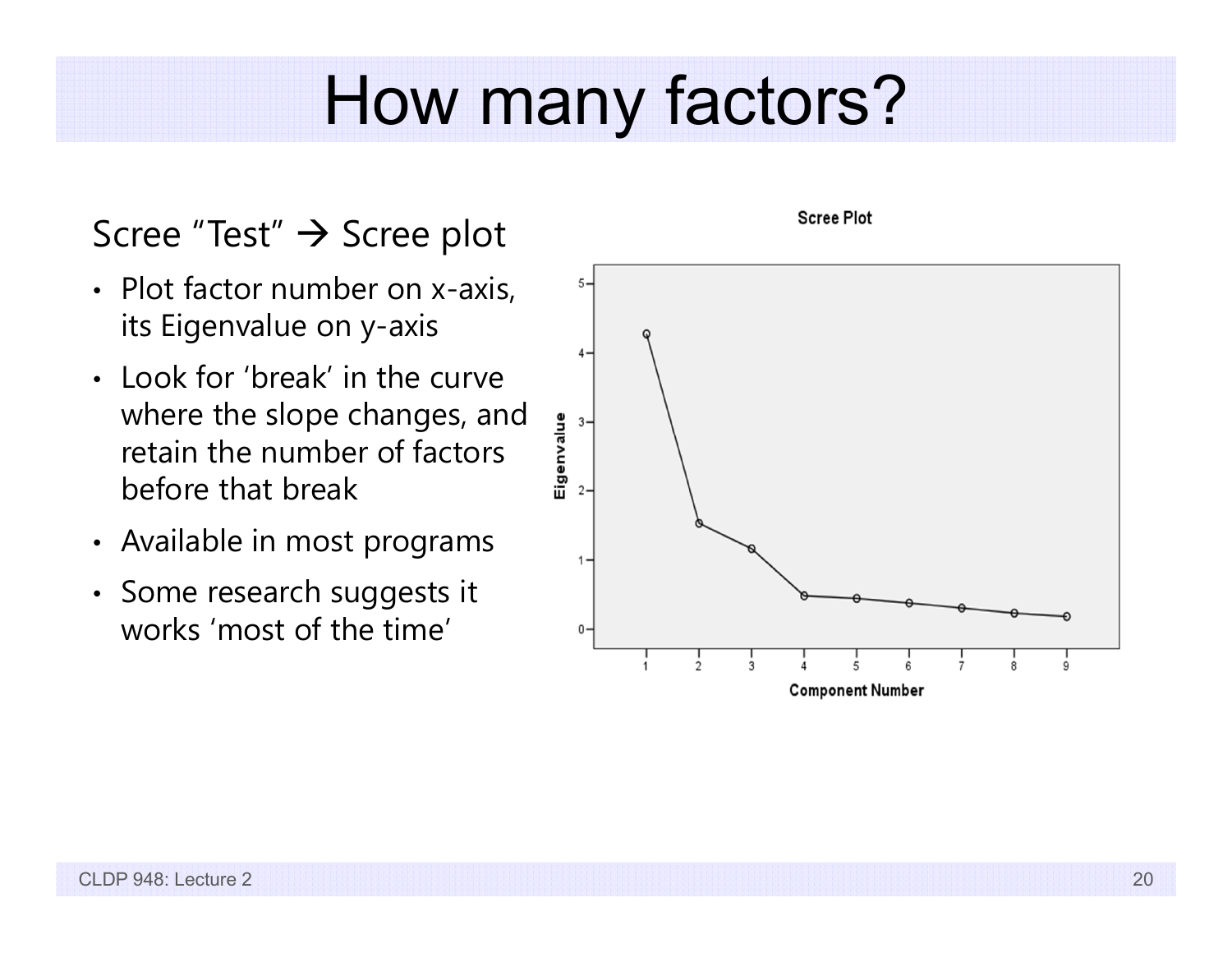#### How many factors?

#### Parallel "Test"  $\bm{\rightarrow}$  Parallel plot

- Plot Eigenvalues from your solution against those obtained from simulated data using randomly generated numbers
	- ➤ Use mean across simulations (same sample size, same # indicators, same # factors)
- Find point where real data crosses fake data – retain # factors above that point
- Not available in SPSS
	- Available SAS code reference given in Brown chapter 3

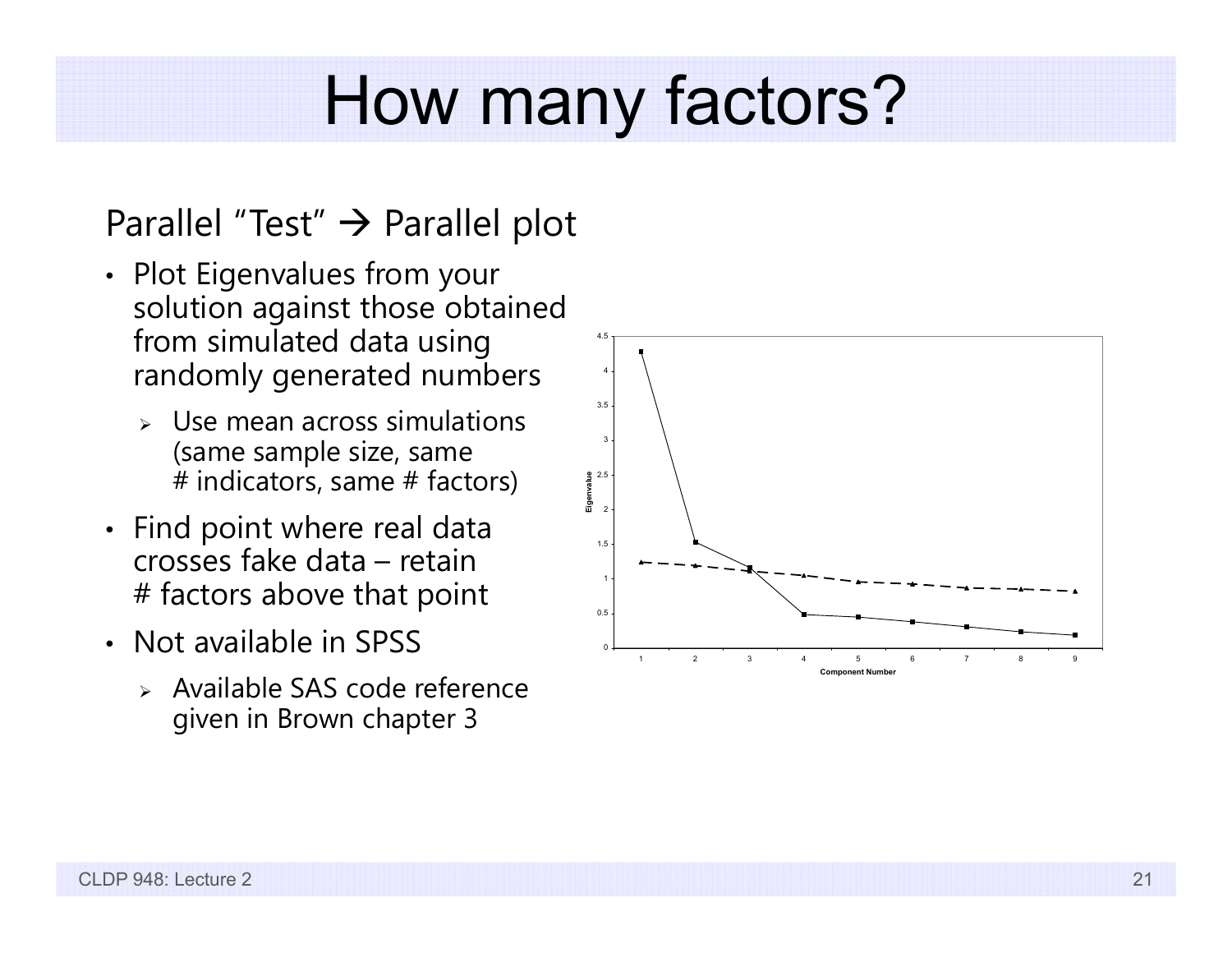#### Intermediate Summary…

- • PCA and EFA are both exploratory techniques geared loosely towards examining the structure underneath a series of continuous indicators (items or subscales):
	- PCA: How do indicators linearly combine to produce a set of uncorrelated linear composite outcomes?
	- $\triangleright$  EFA: What is the structure of the latent factors that produced the covariances among the observed indicators (factor = predictor)?
- •• Involves sequence of sometimes ambiguous decisions:
	- $\triangleright$  Extraction method
	- $\triangleright$  Number of factors
	- Next up: rotation, interpretation, and factor scores…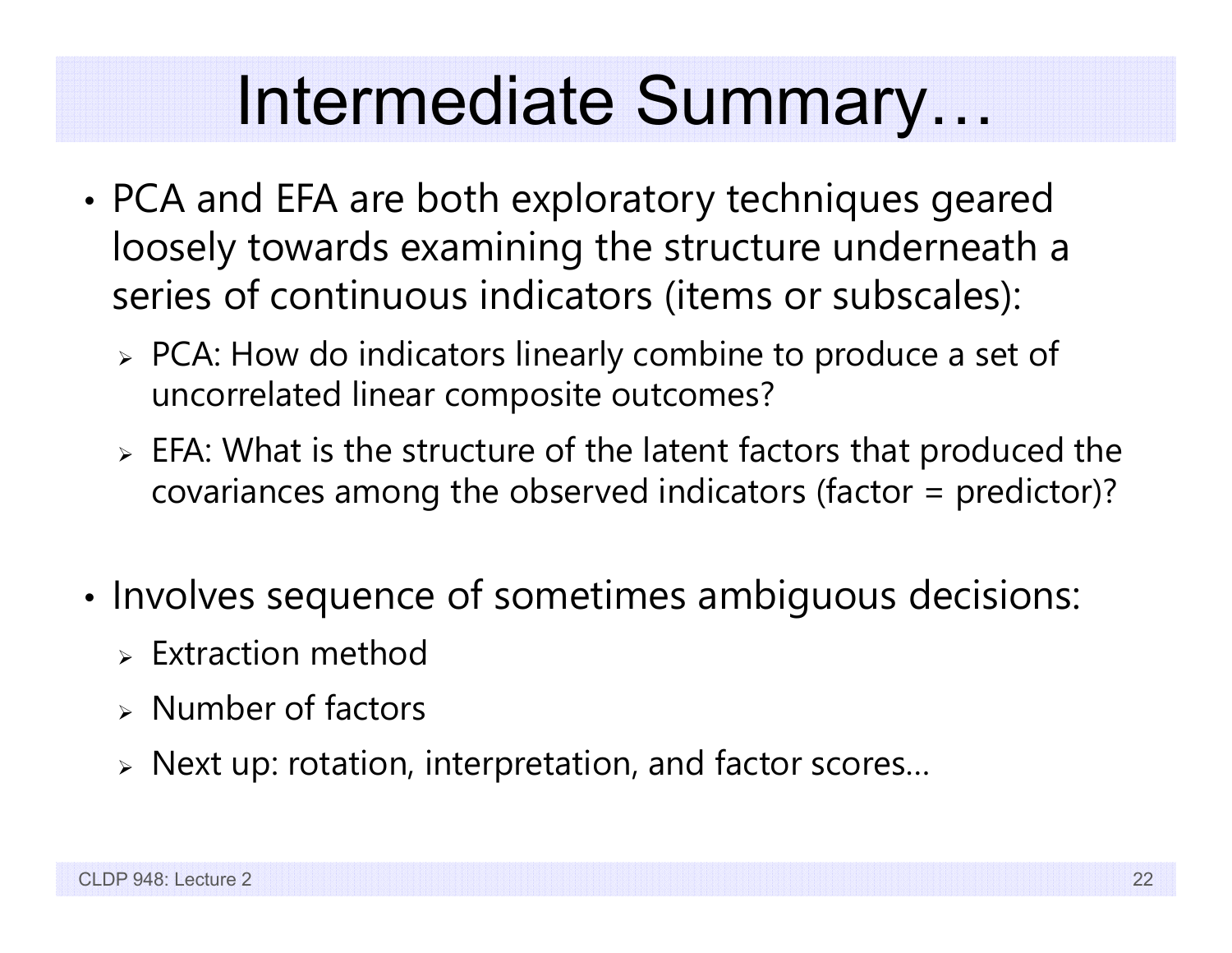### Steps in EFA (and PCA)

- 1.Choose an estimator/extraction method
- 2.Determine number of factors/components
- **3.Select a rotation**
- 4.Interpret solution (may need to repeat steps 2 and 3)
- 5.(Don't) generate factor scores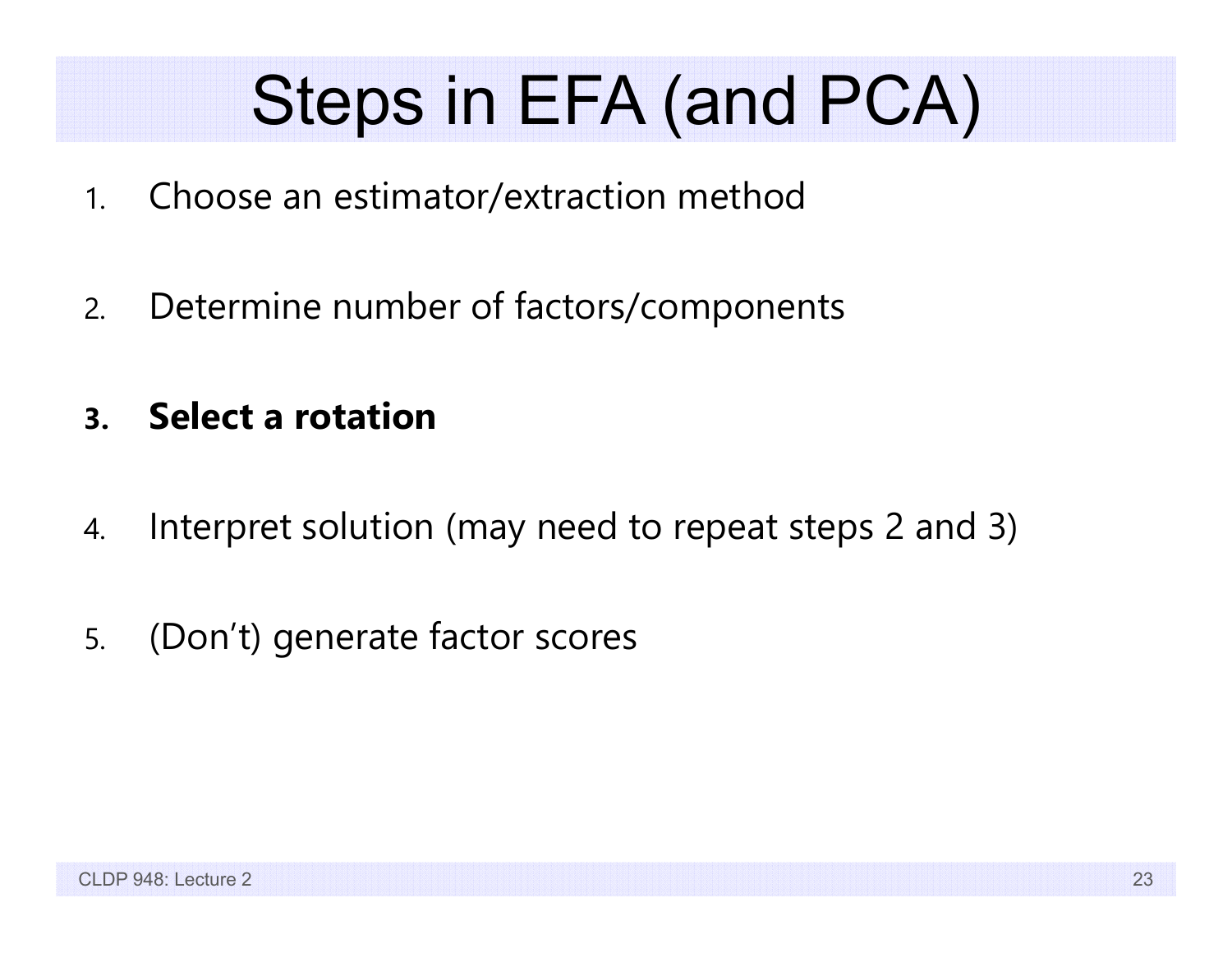#### What is Rotation For?

- • Although the component or factor matrix has the loadings of each indicator for each component or factor, those original loadings hardly ever get used directly to interpret the factors
- •• Instead, we often 'rotate' the factor solution
- • Different rotations result in equivalently-fitting, but differently interpreted model solutions
- • What this means is that factor loadings are NOT unique: for every solution there is an infinite number of possible sets of factor loadings, each as 'right' as the next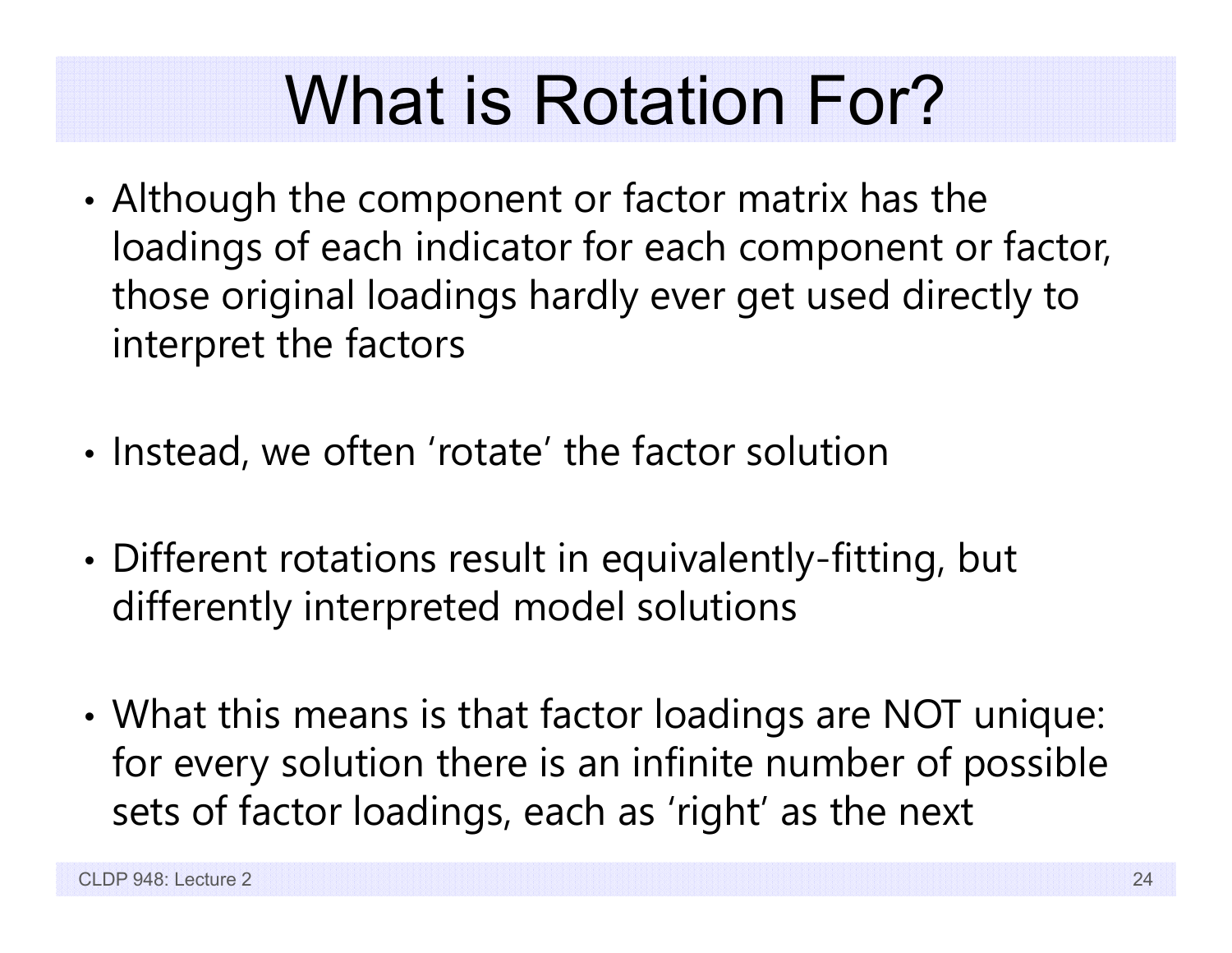## Goal of Rotation: Simple Structure

- • The idea of rotation is to redefine the factor loadings to obtain simple structure
	- $\triangleright$  Each factor should have indicators with strong loadings
		- Obvious which indicators measure it (+/-) and which don't
	- Each indicator should load strongly on only one factor
		- Know what each item is 'for'
		- Construct measured is readily identifiable
		- Indicators should have large communalities
- Two kinds of rotations:
	- Orthogonal (uncorrelated factors—seriously??)
	- Oblique (correlation among factors in another matrix)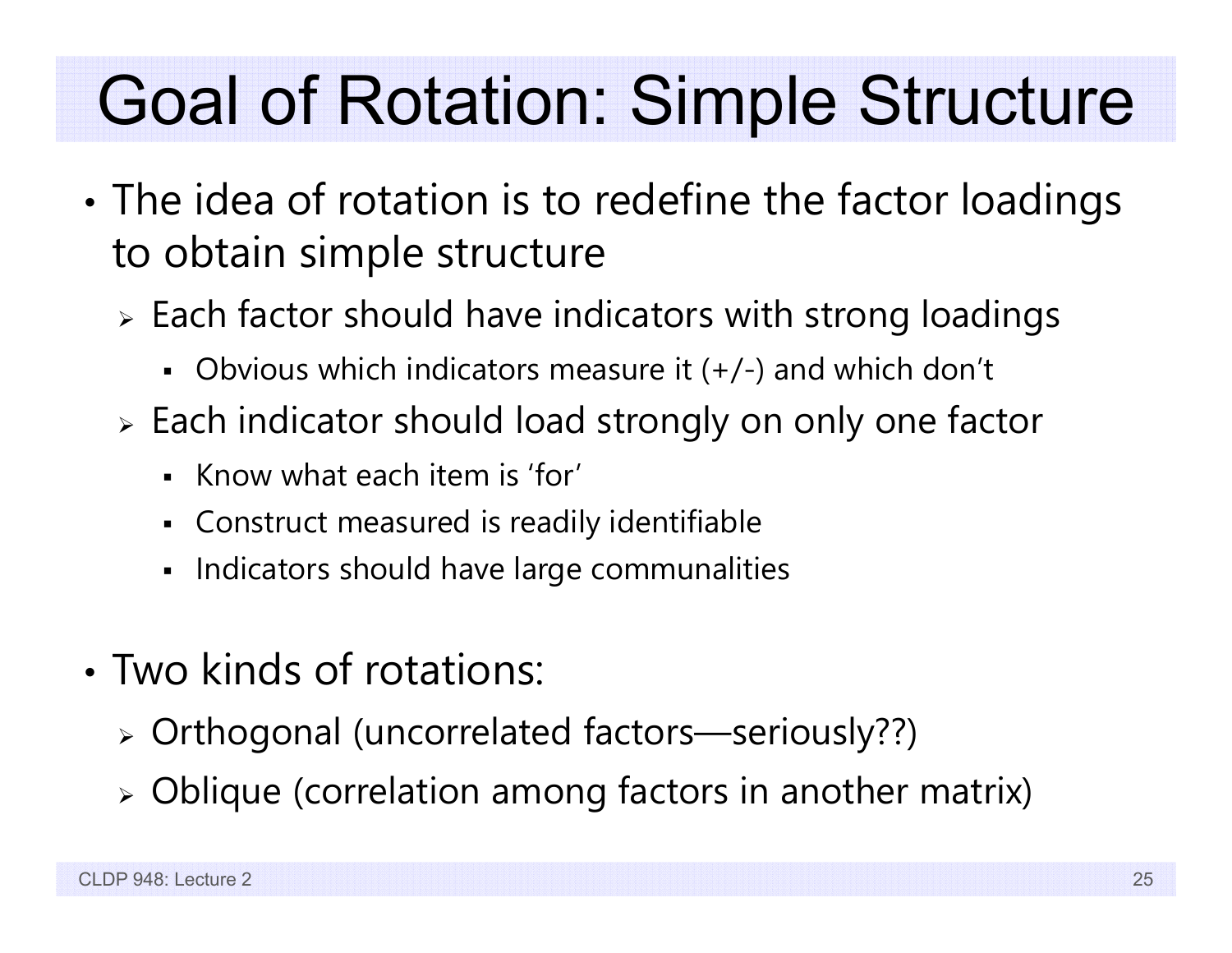#### "Simple Structure" via Rotation

- • We're usually factoring to find "groups of indicators", but the extraction process is trying to "reproduce variance"
- • Factor Rotations—changing the "viewing angle" of the factor space—are the major approach to providing simple structure
- • **Simple Structure**: factor vectors spear the indicator clusters, such that each indicator loads only on one factor

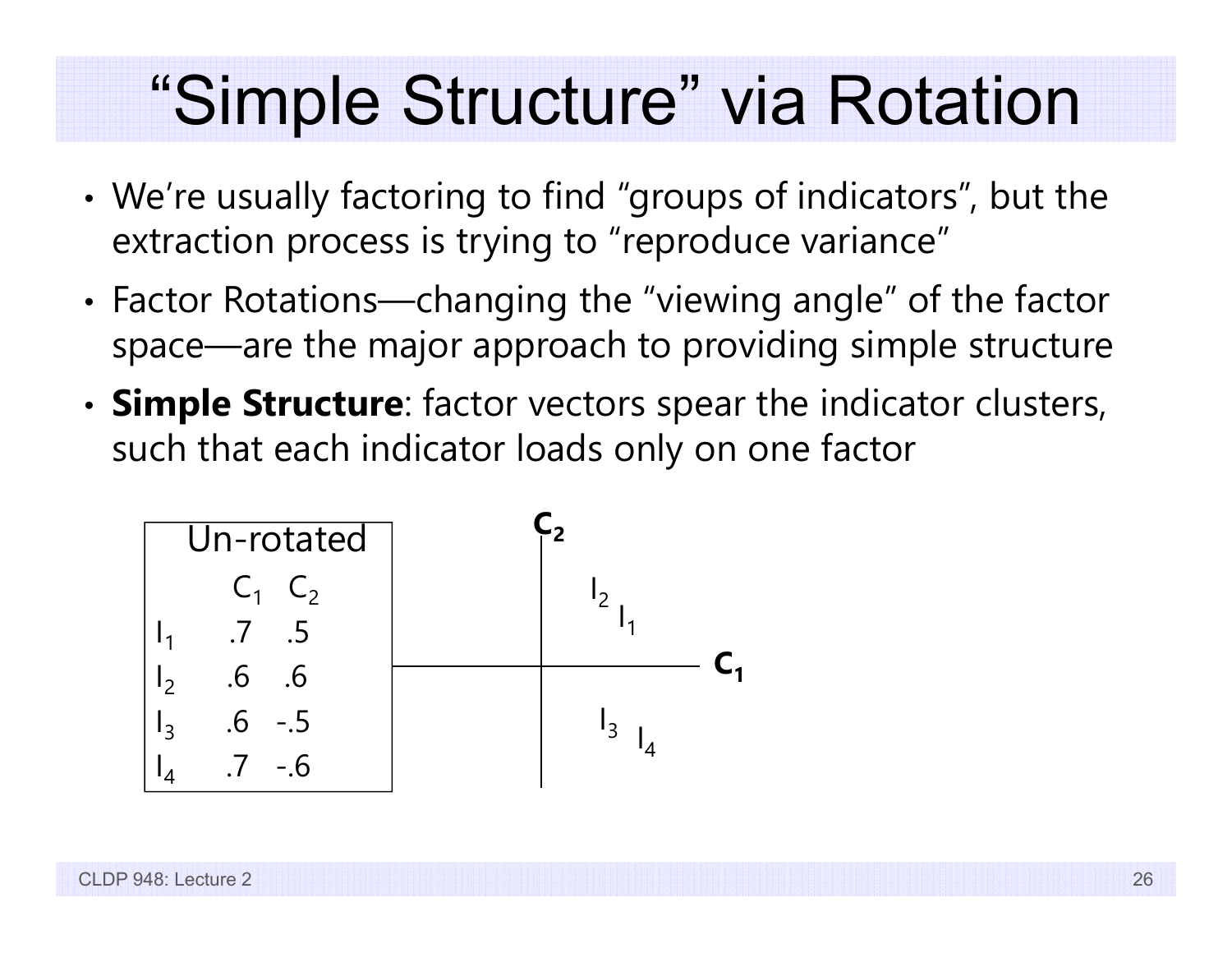#### "Simple Structure" via Rotation

- • Factor Rotations—changing the "viewing angle" of the factor space—are the major approach to providing simple structure
	- • Goal is to get "simple structure" by getting the factor vectors to "spear" the indicator clusters

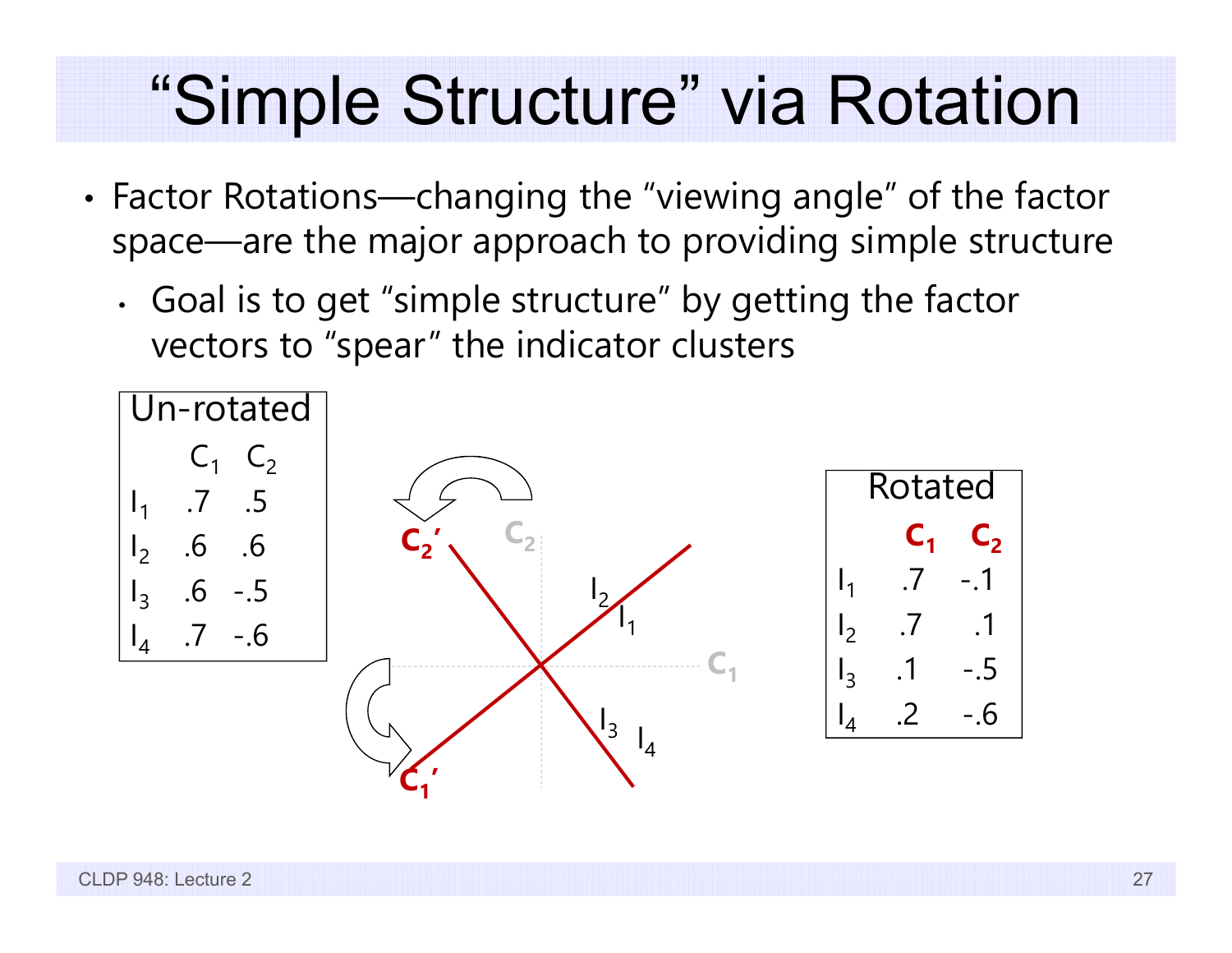#### Major Types of Rotation

- • Orthogonal Rotation—resulting factors are uncorrelated
	- More parsimonious and efficient, but less "natural"
- • Oblique Rotation—resulting factors are correlated
	- More "natural" and better "spearing", but more complicated

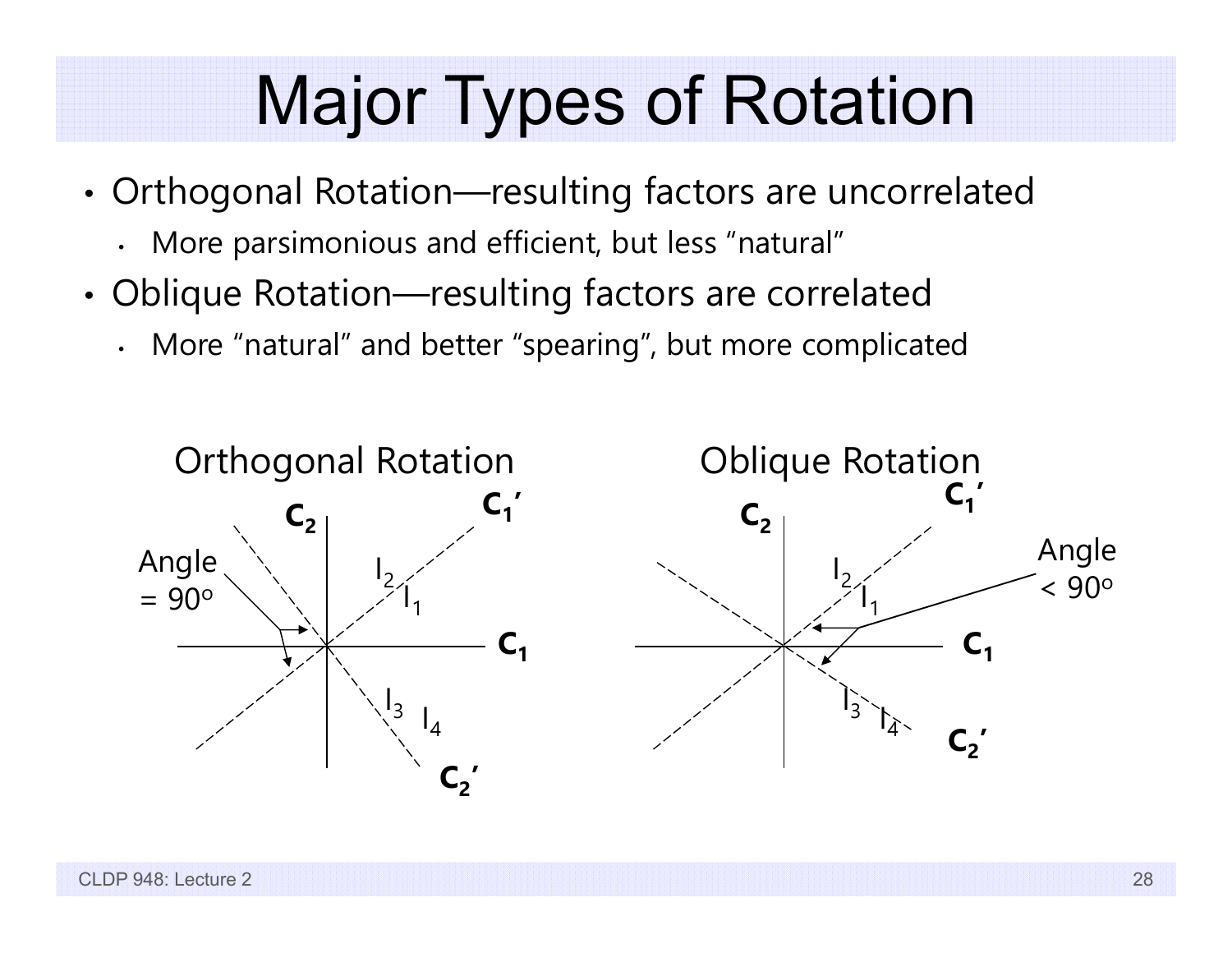# Types of **Orthogonal** Rotation

#### •**Varimax**—most commonly used and common default

- "Simplifies factors" by maximizing variance of loadings within factors (high loadings  $\rightarrow$  higher, low loadings  $\rightarrow$  lower)
- Tends to produce group factors (factors are more equitable)

#### • **Quartimax**

- "Simplifies indicators" by maximizing variance of loadings within indicators (minimizes #factors each indicator loads on)
- Tends to "move" indicators from extraction less than varimax
- •Tends to produce a general and small group factors

#### •**Equimax**

- Designed to "balance" varimax and quartimax tendencies
- • Didn't work very well (particularly if you don't know how many factors you should have)—can't do simultaneously —whichever is done first dominates the final structure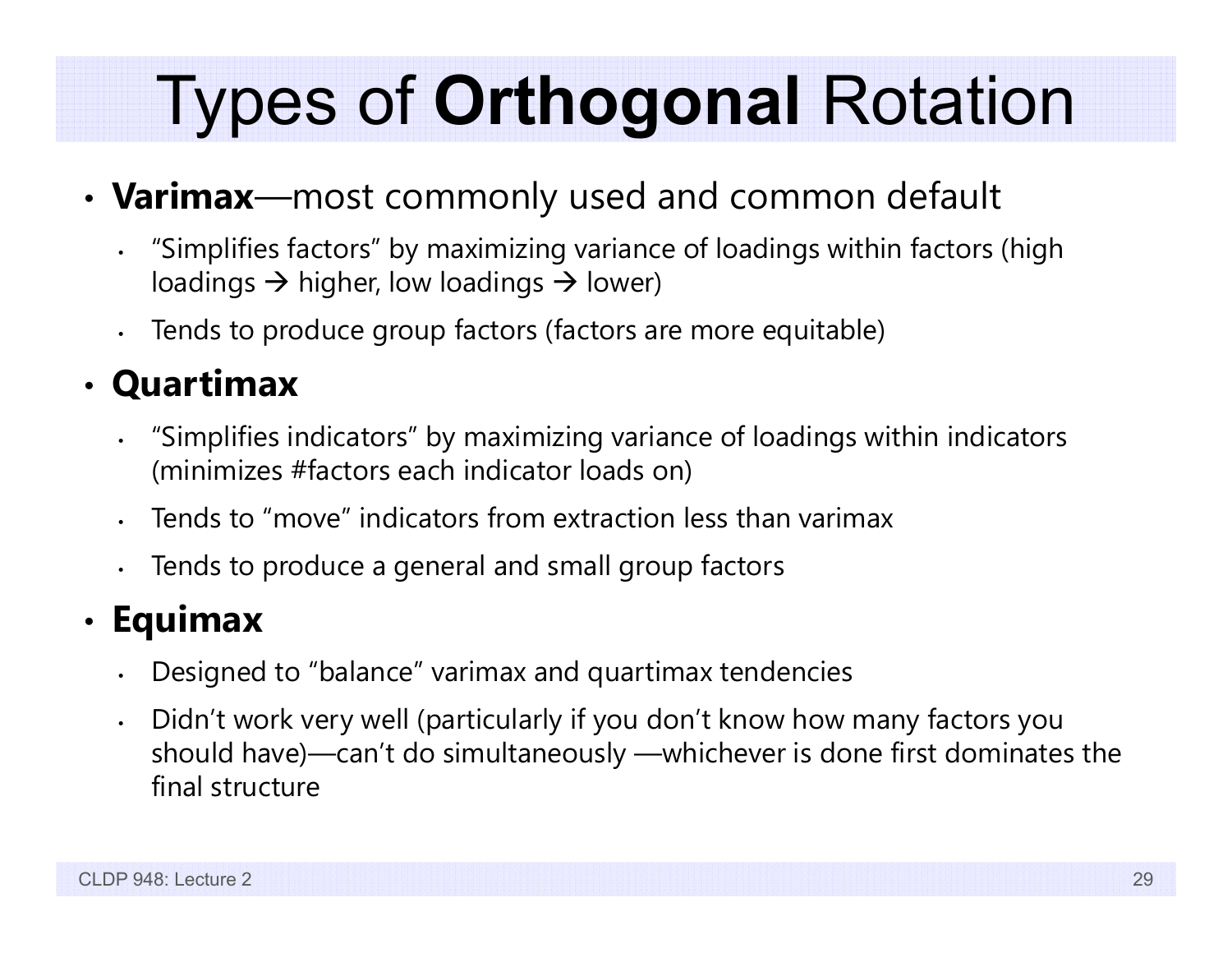### Types of Oblique Rotation

#### • **Direct Oblimin**

- $\triangleright$  Spearing indicator clusters as well as possible to produce lowest occurrence of cross-loading indicators
- $\triangleright$  Depends on value of "allowed correlation" (δ in SPSS, Γ also):
	- $\bullet$  −  $\delta$  =  $-4$  solution is orthogonal
	- $\bullet$   $\delta$  < 0 solutions are increasingly orthogonal
	- $\delta$  = 0 factors are fairly highly correlated (Direct Quartimin)
	- $\bullet$   $\delta$  = 1 factors are very highly correlated
	- This parameter matters, so try a few versions…

#### • **Promax**

 $\triangleright$  Computes best orthogonal solution and then "relaxes" orthogonality constraints to better "spear" indicator clusters with factor vectors (give simpler structure)

#### • **Geomin** (default in Mplus)

 $\triangleright$  Uses iterative algorithm that attempts to provide a good fit to the non-rotated factor loadings while minimizing a penalty function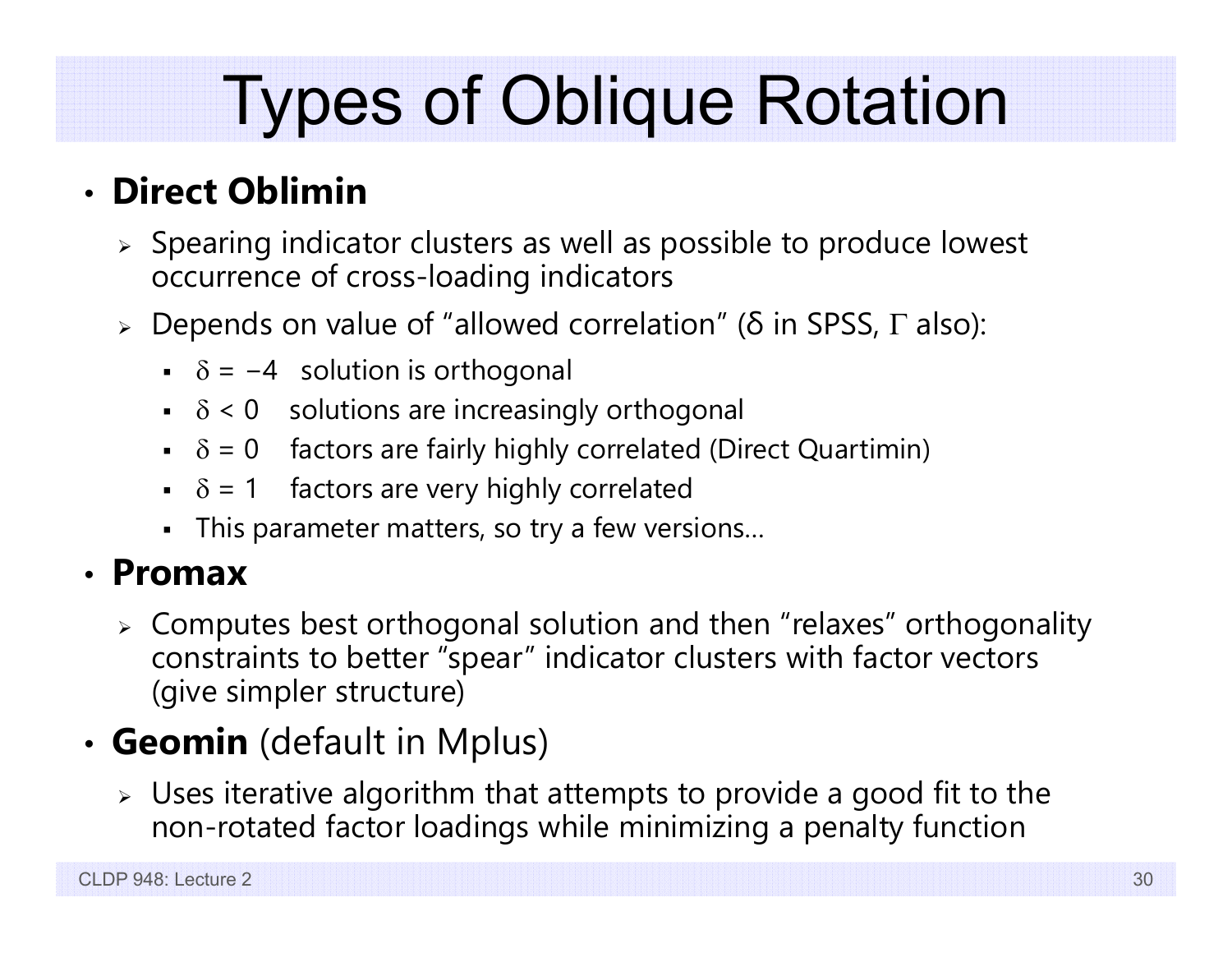#### Steps in EFA (and PCA)

- 1.Choose an estimator/extraction method
- 2.Determine number of factors/components
- 3.Select a rotation
- **4.Interpret solution** (may need to repeat steps 2 and 3)
- **5.(Don't) generate factor scores**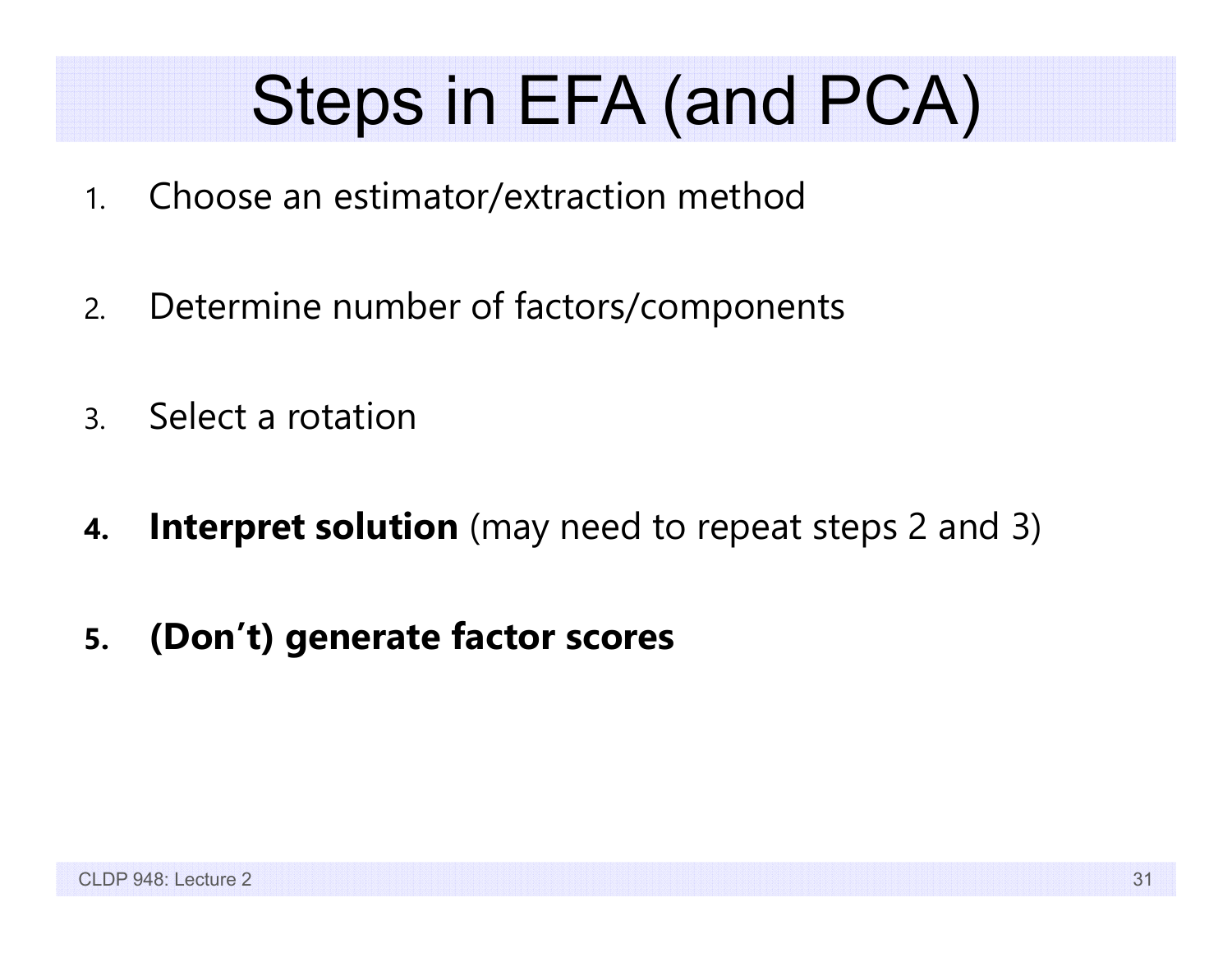#### Interpreting Factors

- Interpretation is the process of "naming factors" based on the indicators that "load on" them
- Which indicators "load" is decided based on a "cutoff"
	- Cutoffs usually range from .3 to .4 ( +/- )
	- $\triangleright$   $\,$  Note that significance tests of loadings are not usually given!!
		- Although can be obtained separately though other procedures or in Mplus
- Higher cutoffs decrease  $\#$  loading indicators
	- $\triangleright$  Factors may be ill-defined, some indicators may not load
- Lower cutoffs increase  $\#$  loading indicators
	- $\triangleright$  Indicators more likely to be load on more than one factor
- General and "larger" factors include more indicators, account for more variance  $\bm{\rightarrow}$  more parsimonious (but may lump stuff together)
- Unique and "smaller" factors include fewer indicators and may be more focused  $\bm{\rightarrow}$  often more specific (but too many is not helpful)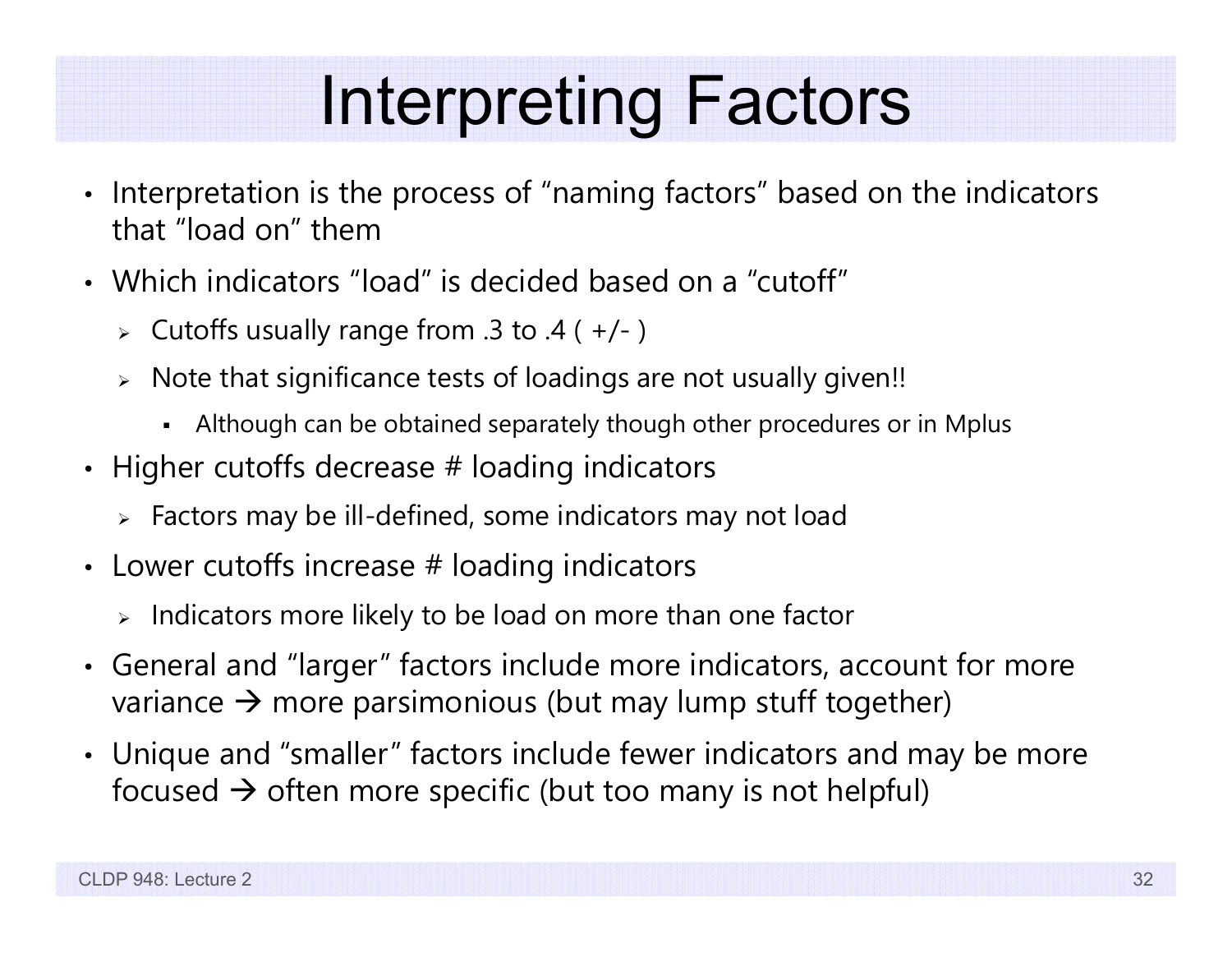# Which Set of Loadings?

- • Orthogonal Rotation:
	- "**Rotated Factor** (or Component) **Matrix** "
	- $\triangleright$  Correlation of indicator with the factor... the end.
- • Oblique Rotations: 3 different matrices are relevant
	- Loadings in "**Pattern Matrix**": Partial correlation of indicator with the factor, controlling for the other factors
		- Most often used to interpret the solution
	- Loadings in "**Structure Matrix**": Bivariate correlation of indicator with the factor
		- Loadings will pry be higher than in the pattern matrix
	- "Factor Correlation Matrix": Correlations among factors
	- Pattern Matrix \* Factor Correlation Matrix = Structure Matrix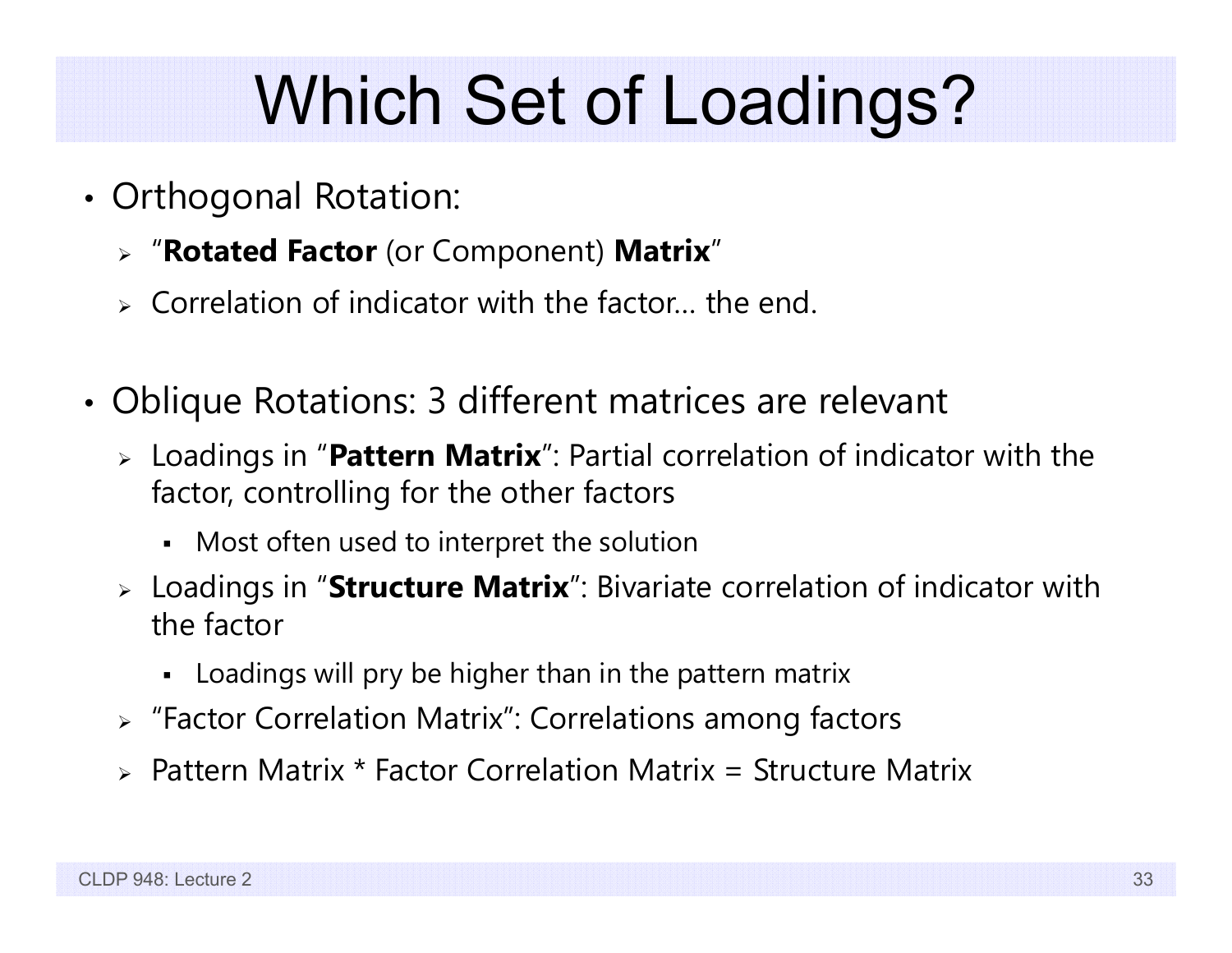#### "Bad" Kinds of Factors and Items

- EFA starts with correlations, so any item properties (besides the construct) that influence correlations can influence factor solutions:
	- $\blacktriangleright$  $\triangleright$  Differential skewness  $\rightarrow$  lower correlation
	- $\blacktriangleright$  $\triangleright\;$  Difficulty factors  $\bm{\rightarrow}$  indicators with higher means group together
	- $\blacktriangleright$  $\triangleright$  Wording direction  $\rightarrow$  reverse-coded indicators may group together
	- $\blacktriangleright$  $\triangleright$  Common method  $\rightarrow$  indicators from same source of observation or about the same object may group together
- •Items that load on  $>1$  factor = "multivocal"
	- $\blacktriangleright$ Does the indicator just happen to measure two things? (Not good)
	- $\blacktriangleright$  Or do you have a 'third construct' that is different than, but related to, the factors it is currently loading on? (Perhaps better)
	- $\blacktriangleright$  Multivocal items can be theoretically informative—they could be explored further, even though this may mean more research adding additional indicators that help resolve some of these issues

•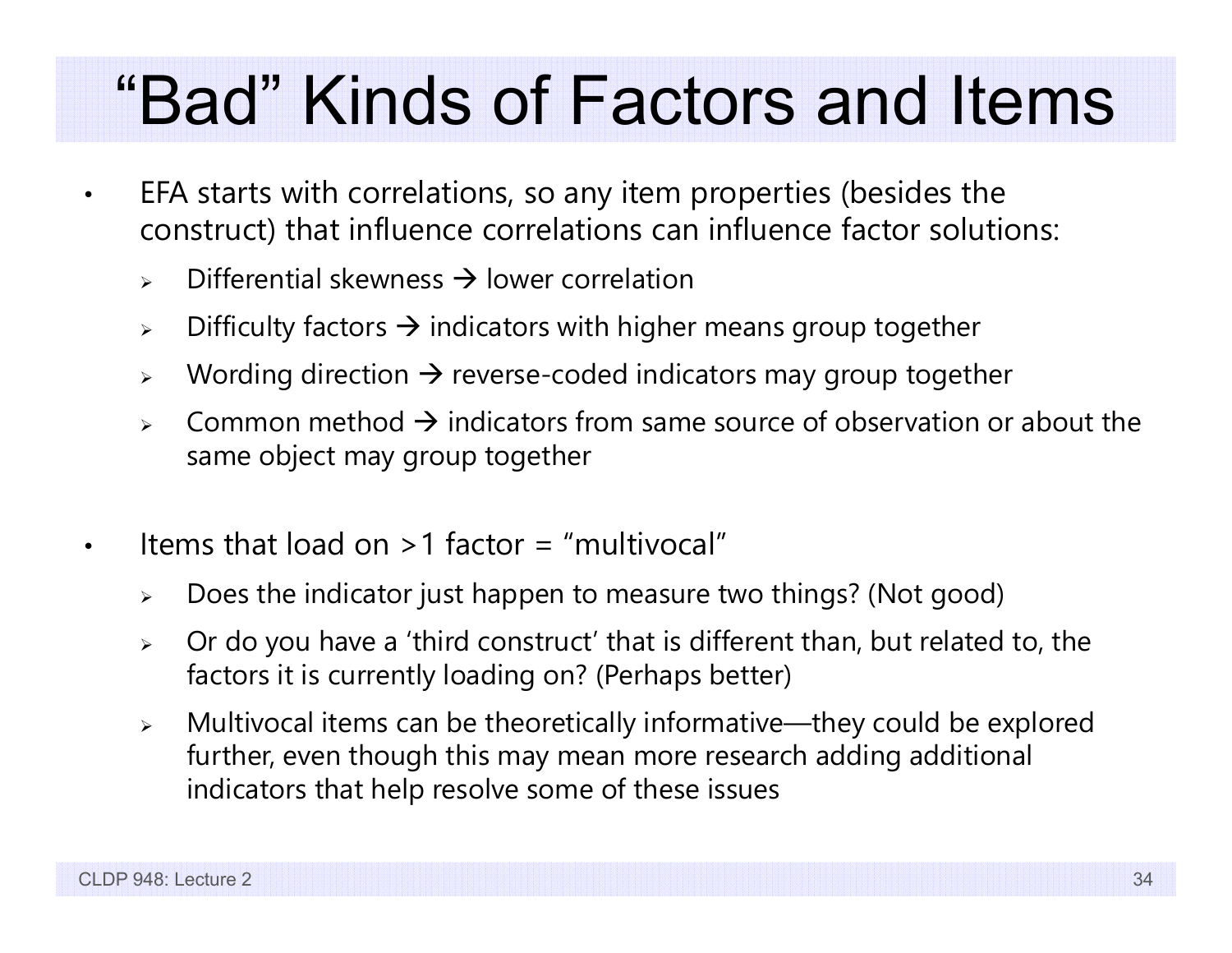# Factor Scores in EFA: Just Say No

- • Factor Indeterminacy (see Grice, 2001):
	- $\triangleright$  There is an infinite number of possible factor scores that all have the same mathematical characteristics
	- $\triangleright$  Different approaches can yield very different results
- • A simple, yet effective solution is simply sum the items that load highly on a factor…"Unit-weighting"
	- $\triangleright$  Research has suggested that this 'simple' solution is more effective when applying the results of a factor analysis to different samples – factor loadings don't replicate all that well
	- $\triangleright$  Just make sure to standardize the indicators first if they are on different numerical scales
- • Or just use SEM. You don't need the factor scores anyway….
	- $\triangleright$  Stay tuned for a reasonable way to use them when you can't do SEM...